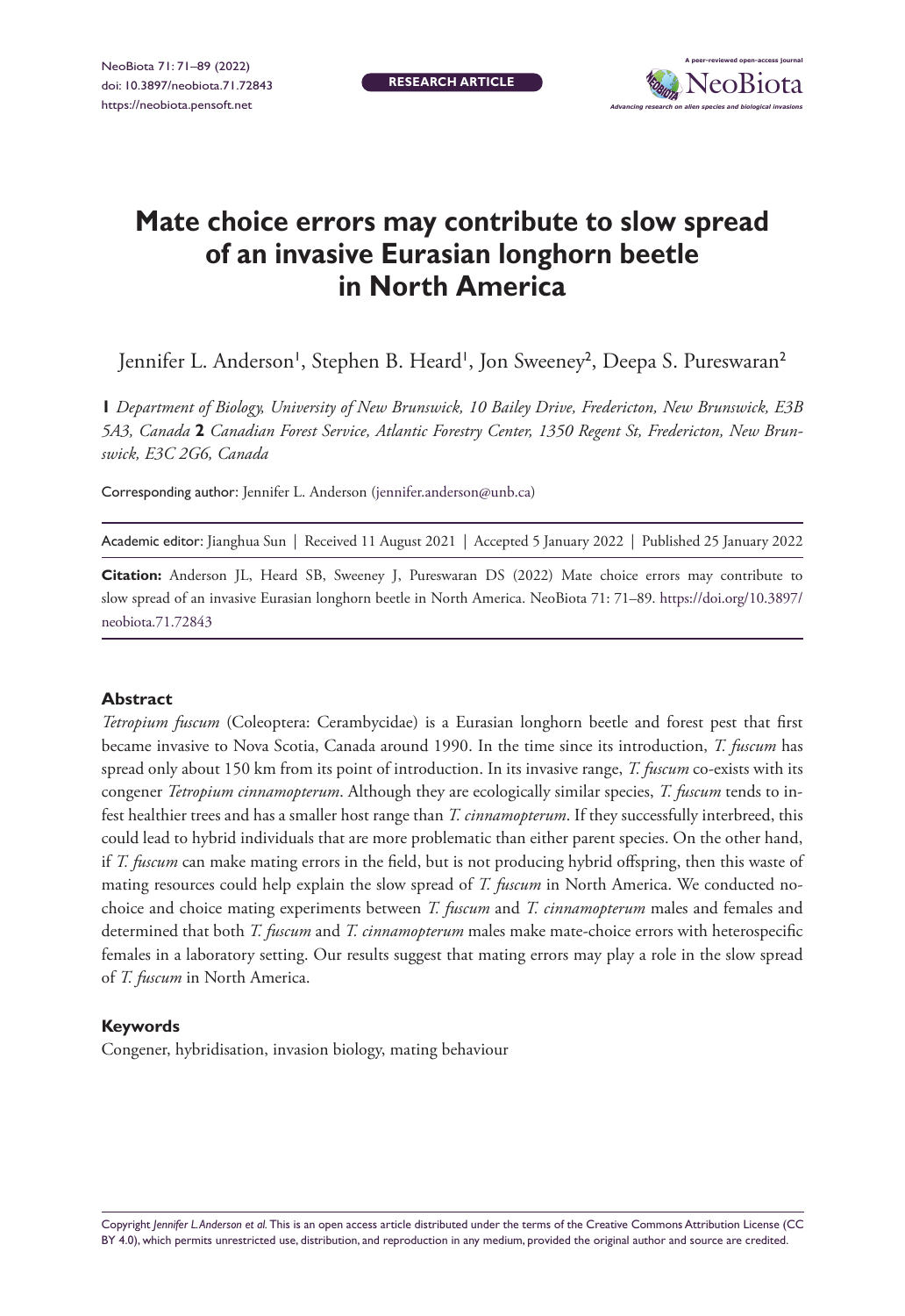# **Introduction**

Invasive species are a threat to global biodiversity (Rhymer and Simberloff 1996; Vitousek et al. 1997) and those that successfully establish exploit resources, such as food and shelter, thereby decreasing resources available to native species. They can also act as natural enemies (predators or parasites) for the native species they encounter. Furthermore, depletion of food sources, predation or removal of an important predator by an invasive species can have catastrophic ripple effects in an ecosystem. The rate of invasion by introduced species has been steadily rising due to climate change, habitat modification, international trade (Findley and O'Rourke 2007) and globalisation in transport of unprocessed wood products (Haack 2006), allowing for accidental introductions (Allendorf et al. 2001; Sax et al. 2007; Kelly and Sullivan 2010). Invasive species are now ubiquitous (Seebens et al. 2016) and cause significant ecological and economic impacts around the globe (Vitousek et al. 1996; Pimentel et al. 2000, 2005). Nearly half of the endangered species in the USA are threatened because of competition with and predation by invasive species (Stein and Flack 1996).

Several factors determine whether an introduced species will establish itself and become invasive in a novel habitat (Ehrlich 1986; Williamson and Griffiths 1996). Understanding factors that drive invasiveness could allow us to predict and prevent potential invaders and manage those already present (Pyšek and Richardson 2010). Traits that are predictors of invasiveness across taxa include high dispersal ability (Moyle 1986; O'Connor et al. 1986; Kolar and Lodge 2001), high reproductive rates (Gallagher et al. 2014; Mathakutha et al. 2019), high competitive ability (O'Connor et al. 1986; Newsome and Noble 1986; Moyle 1986), high propagule production (O'Connor et al. 1986; Kolar and Lodge 2001), association with humans (Kolar and Lodge 2001; García-Berthou 2007; Mathakutha et al. 2019), fast growth (Newsome and Noble 1986; Kolar and Lodge 2001), ability to tolerate and adapt to a broad range of conditions (Ehrlich 1986; Moyle 1986), large body size (Ehrlich 1986; Kolar and Lodge 2001; García-Berthou 2007) and a generalist diet (Ehrlich 1986). However, the specific combination of species traits that would allow a species to invade one habitat may not extend to the same species in another habitat or a different species in that same habitat (Lodge 1991) and we still lack a fully predictive understanding of invasions and the multiple factors that can determine invasiveness.

Many species are accidentally introduced but do not establish or experience population growth sufficient to gain pest status (Williamson and Griffiths 1996). Species that successfully establish, but then undergo limited spread, such as the phloemfeeding longhorn beetle, *Tetropium fuscum* Fabricius (Coleoptera: Cerambycidae), are poorly understood and offer an interesting window on traits and ecological factors that determine invasiveness. We examine some factors that may be negatively impacting reproductive rate in *T. fuscum* and, thus, impeding its ability to invade North America.

*Tetropium fuscum* experienced initial success in establishment and population growth upon its introduction to North America (in or before 1990), but by 2010, it had spread only ~ 80 km from its point of entry in Halifax, Nova Scotia (Canada)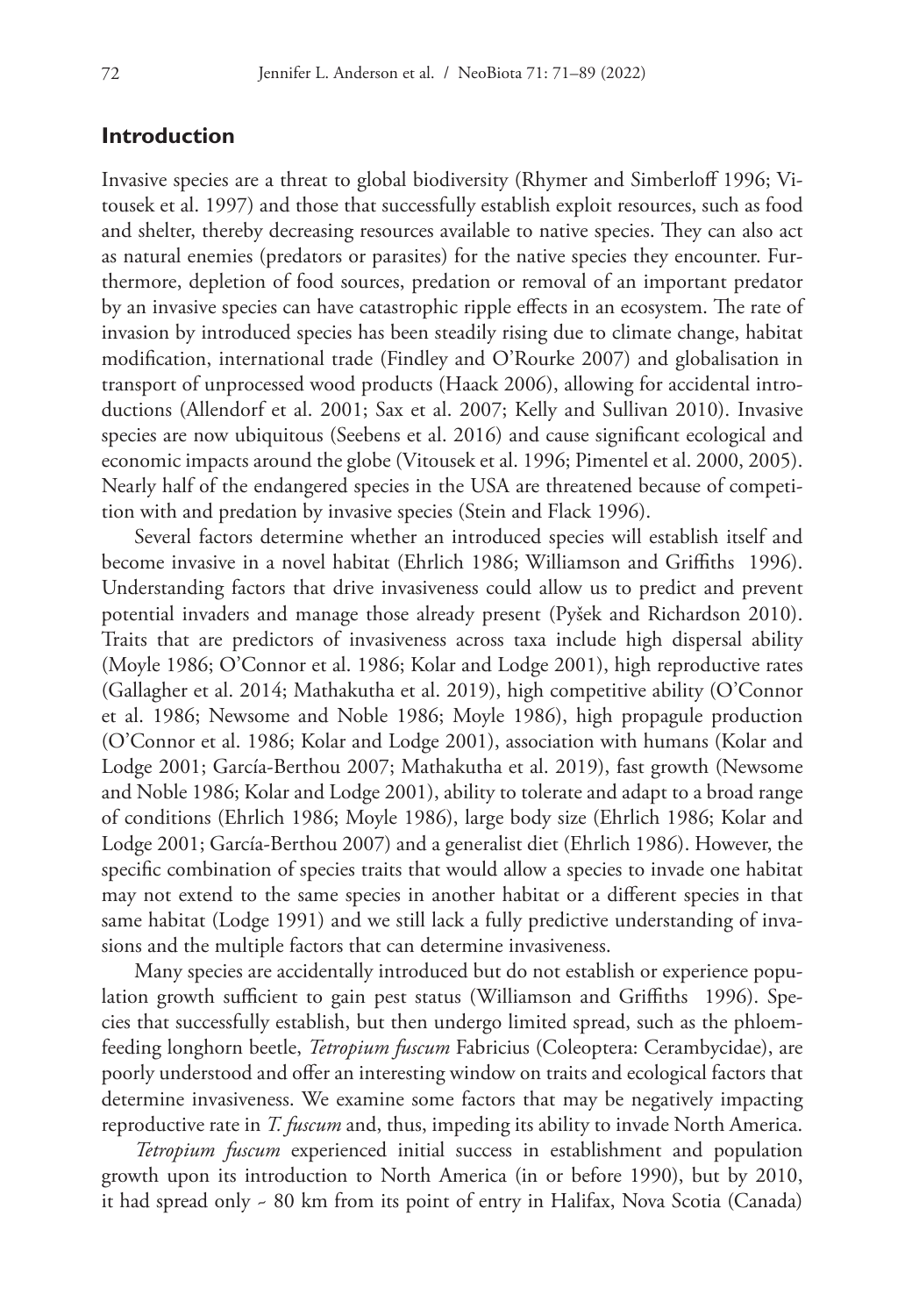(Rhainds et al. 2011). To date, it has only been identified in one small area in the south-eastern part of the neighbouring Province of New Brunswick (CFIA 2017), an additional 70 km from its point of introduction. *T. fuscum* is native to western Europe and northern Eurasia (Juutinen 1955), including areas with climates very similar to the invasive range in Nova Scotia. It was first discovered in mature red spruce trees in Point Pleasant Park, Halifax, NS, in 1999 (Smith and Hurley 2000), but collections in the Nova Scotia Museum of Natural History indicate that it had been present since at least 1990, having been misidentified as its native counterpart *T. cinnamopterum* Kirby (Sweeney et al. 2004). In its native range, *T. fuscum* attacks predominately stressed or moribund Norway spruce (*Picea abies* (Linnaeus) Karsten) (Juutinen 1955), but in Nova Scotia, it has been observed attacking apparently healthy red spruce (*Picea rubens* Sargent), white spruce (*Picea glauca* Moench (Voss)), black spruce (*Picea mariana* (Miller) Britton, Sterns and Poggenburg) and Norway spruce (Smith and Humble 2000).

*Tetropium fuscum* is unusual in that the introduced population neither died out, nor saw rapid and successful expansion in North America. *T. fuscum* has established a stable population in the Halifax area, but its expansion into other parts of North America has been extremely slow (Rhainds et al. 2011). *T. fuscum*'s co-existence with the native congener *T. cinnamopterum* in the invaded range and their ecological similarities could result in Allee effects that contribute to its slow spread in North America. The two species share many similarities including phenology and preferred host plants. *Tetropium fuscum* and *T. cinnamopterum* both emerge in the spring, beginning in May and their flight period lasts until late August (Juutinen 1955). Although *T. fuscum* emerges on average 2 weeks earlier than *T. cinnamopterum*, their flight periods overlap significantly (Rhainds et al. 2011). *Tetropium fuscum* is limited to trees in the genus *Picea* (spruces), while *T. cinnamopterum*'s somewhat broader host range includes *Picea* spp. amongst other conifers (Furniss and Carolin 1980), providing plenty of opportunity for interspecific encounters. Notably, the species share the highly conserved male-produced pheromone component *S*-fuscumol, which synergises attraction of males and females of both species when combined with host (spruce) volatiles (Silk et al. 2007; Rhainds et al. 2010; Sweeney et al. 2010). Thus, pheromone blends emitted by males of one species may attract females of both species, particularly if the male is emitting from a host tree – and this sets the stage for possible mate choice errors. Mate choice also involves more local signalling; however, *T. fuscum* and *T. cinnamopterum* males both respond to cuticular hydrocarbons on the surface of females (Silk et al. 2011).

We hypothesised that *Tetropium fuscum* males, where the two species co-occur, make mate choice errors by sometimes mating with *T. cinnamopterum* females rather than with *T. fuscum* females. Such errors might be expected to be particularly common near *T. fuscum*'s range edge. Invasive species populations are often the densest at the epicentre of invasion and become more sparsely distributed closer to the range edge (Udvardy and Papp 1969; Sagarin and Gaines 2002; Sagarin et al. 2006; Mlynarek et al. 2017). Thus, near the edge of their invasive range, *T. fuscum* males are likely to encounter primarily *T. cinnamopterum* females. If such matings produce fewer or no viable, fertile offspring, then wasted mating resources would hinder population growth of *T. fuscum*. Copulation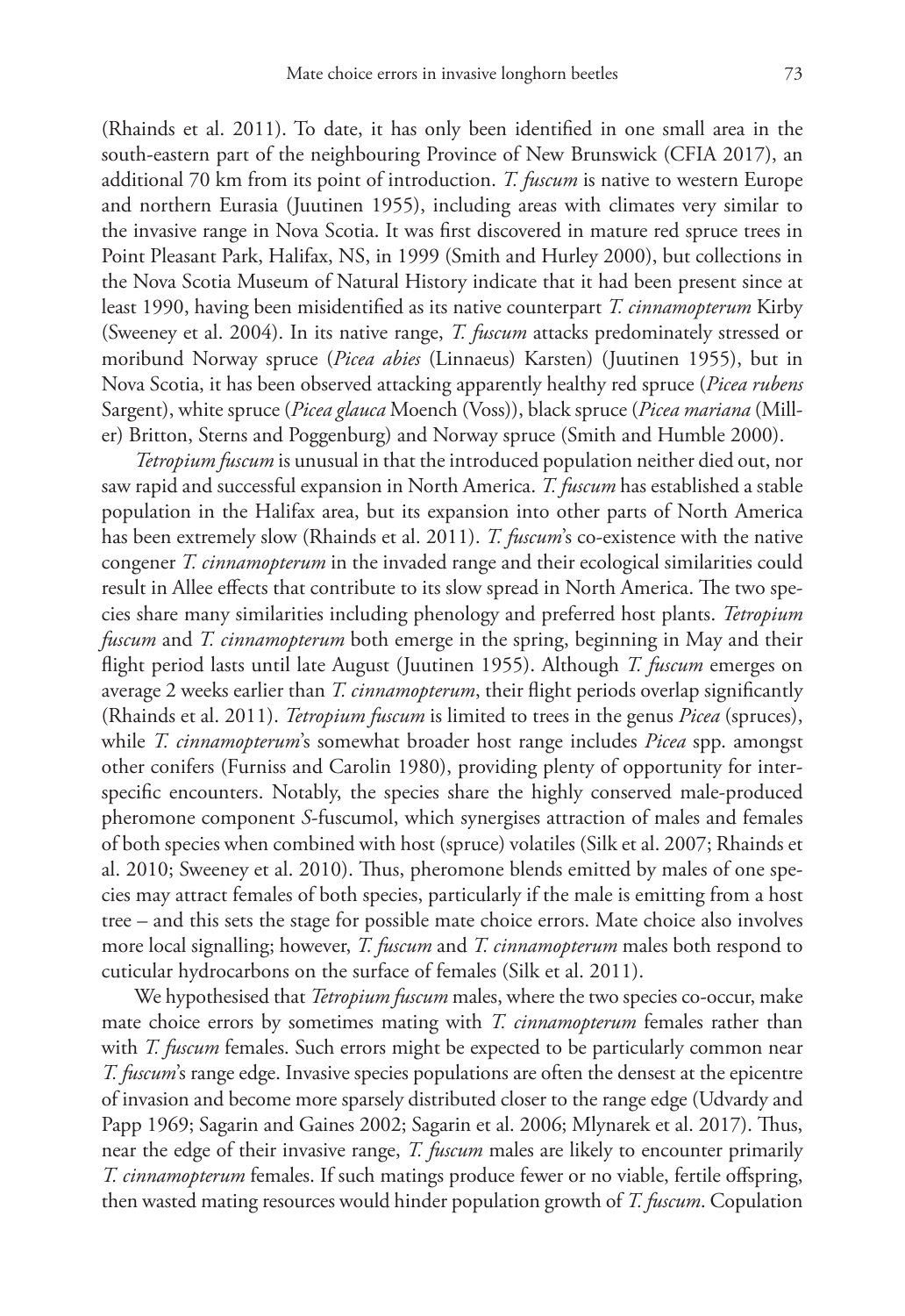by *Tetropium* spp. can take several hours to complete and these beetles only live for 1–4 weeks on average (Juutinen 1955). Thus, the time it takes to locate and copulate with even one female is a non-negligible proportion of the entire lifespan of a *Tetropium* male; repeated mating errors would be even more costly. We tested whether mate choice errors occur for *T. fuscum* and *T. cinnamopterum* males in the laboratory, using: 1) choice experiments reflecting mate encounters expected at the centre of the invaded range where both species are common and 2) no-choice experiments reflecting mate encounters expected at range edges where *T. fuscum* will more frequently encounter *T. cinnamopterum*.

# **Methods**

#### No-choice mating experiment

# **Source of beetles**

We obtained *T. fuscum* from a laboratory colony at the Great Lakes Forestry Centre, in Sault Ste. Marie (Ontario, Canada). We placed them in a fridge at 5 °C, in a containment lab at the Atlantic Forestry Centre, Fredericton, New Brunswick until used in experiments.

We obtained *T. cinnamopterum* from baited red spruce bolts. In April 2015, we haphazardly chose and felled 10 red spruce trees (*Picea rubens*) with a diameter at breast height of approximately 25 cm at the Acadia Research Forest, Noonan (New Brunswick, Canada; 46°0'2.99"N, 66°20'32.72"W). We cut each bole into six 120 cm long logs and arranged them in pyramid-style decks (three largest logs on the bottom, two on the second layer and one on top) to favour infestation by *T. cinnamopterum*. We attached three lures including fuscumol, ethanol and a blend of monoterpenes, as outlined by Sweeney et al. (2010), to enhance attraction and increase the likelihood of infestation. In October 2015, we took the top three logs from each deck, cut each into four 30 cm long bolts and held them outdoors in an open, but covered storage shed at the Acadia Research Forest, exposed to ambient temperatures, until late December. We brought bolts to the Atlantic Forestry Centre, 40 at a time and reared them in sealed Plexiglas cages in a quarantine facility at 20–24 °C with constant dehumidification and a 16:8 photoperiod [L:D] to obtain live adult beetles. Once beetles began to emerge (4 weeks on average), we brushed the bolts down twice per day - once in early morning and once in early afternoon - to ensure collection of beetles as close to emergence as possible. These bolts produced only *T. cinnamopterum*. We sexed the beetles upon collection and placed them immediately in the same fridge as *T. fuscum*. All beetles were individually placed in 1.5 ml microcentrifuge tubes and labelled with sex, species and emergence date.

#### **No-choice mating protocol**

We checked beetles for vigour before using them in matings. Some beetles lived longer than others and thus we held beetles for variable amounts of time; however, most beetles were used within 7 days of collection. We presented beetles with potential mates,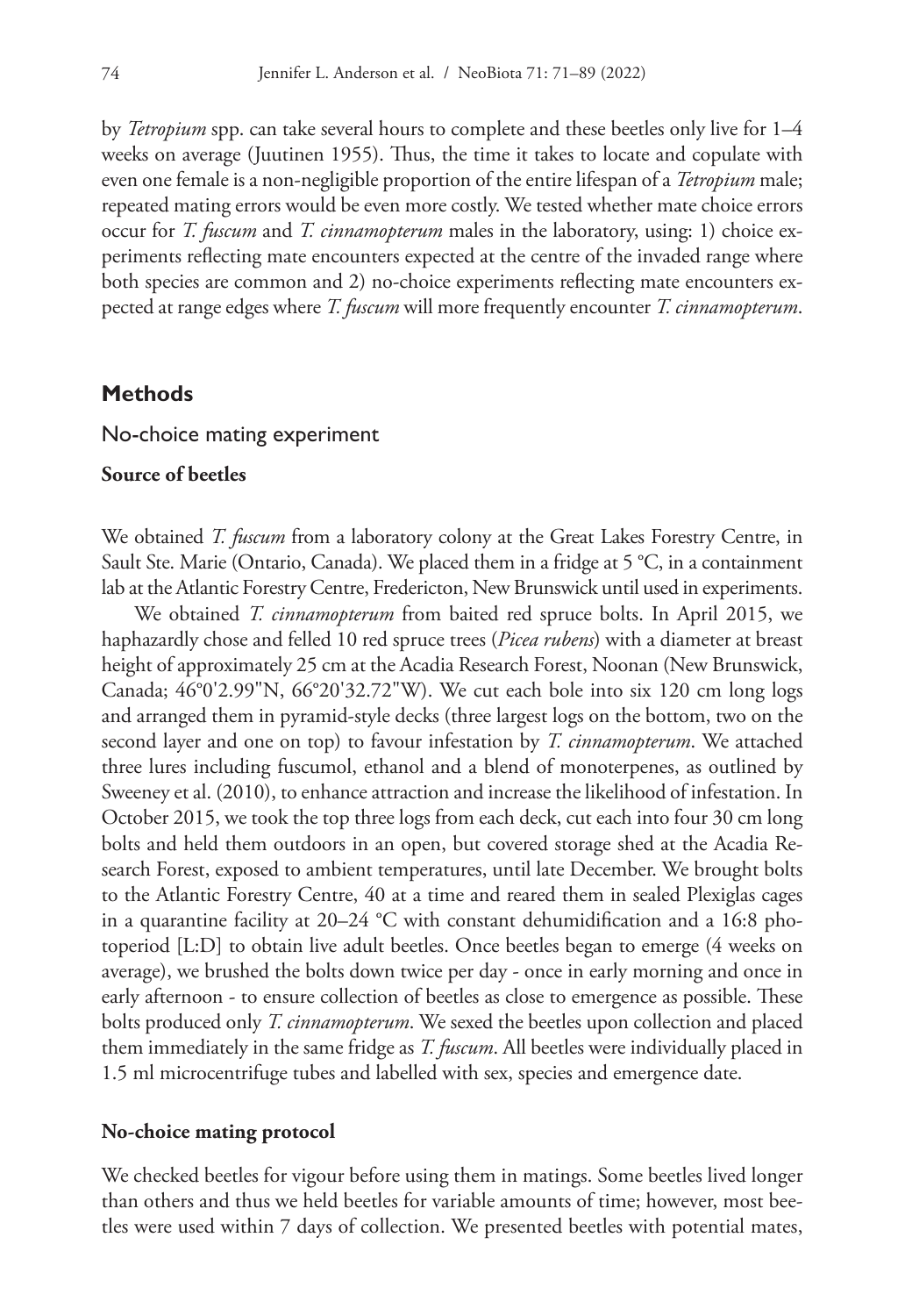without choice, in Petri dishes lined with moistened filter paper. We used four treatments: 1. *T. fuscum* male with *T. fuscum* female; 2. *T. fuscum* male × *T. cinnamopterum* female; 3. *T. cinnamopterum* male × *T. cinnamopterum* female; and 4. *T. cinnamopterum* male  $\times$  *T. fuscum* female (n = 85, 154, 132 and 91, respectively). We excluded any beetles with obvious deformities and attempted to match males and females by size as much as possible. After 30 minutes, we allowed any pairs that were engaged in copulation to continue to completion.

#### **Mating behaviour**

We define a mating attempt as an instance in which a male tries to mount a female and orient their genitalia together. This behaviour includes the male positioning himself dorsally and slightly posterior to the female, extending his aedeagus and attempting to connect it to the female's ovipore. Mating attempts are distinguished from instances when a male simply climbs over a female while walking around the Petri dish. Successful mating attempts are when the male and female connect through the aedeagus and ovipore. When this connection is made, there is a visible transparent tube extending from the posterior end of one beetle to the posterior end of the other. Typically, during successful copulation, female *Tetropium* run around and drag the males behind them by their genitalia.

## **Statistical analysis**

We compared five response variables across treatments: proportion of beetle pairs attempting to mate, proportion mating successfully, time until first mating attempt, time until successful mating and time spent in copula.

As our no-choice mating experiment is essentially two independent no-choice mating experiments, one using *T. cinnamopterum* males and another using *T. fuscum* males, we ran some of the analyses for these two experiments separately. We chose to do this for the proportion of males that attempted and the proportion of males that succeeded because the comparisons we were interested in were treatment 1 (*T. cinnamopterum* male × *T. cinnamopterum* female) compared to treatment 2 (*T. cinnamopterum* male × *T. fuscum* female), as well as treatment 3 (*T. fuscum* male × *T. cinnamopterum* female) compared to treatment 4 (*T. fuscum* male × *T. fuscum* female). For each comparison, we tested the prediction that the proportion of mating attempts would be greater with conspecifics than heterospecifics, using a two-sided Fisher's Exact Test. We similarly tested a second prediction, that the proportion of pairs with successful matings would be greater with conspecifics than heterospecifics.

As both *T. fuscum* and *T. cinnamopterum* males respond behaviourally to contact pheromones present in female cuticular hydrocarbons, time until first mating attempt and time until successful mating reflect events, respectively, before and after males contact females and gain information about their identity (Silk et al. 2011). We asked whether there were differences amongst treatments in time until first mating attempt, which would reflect behaviour of *Tetropium* males before they obtain information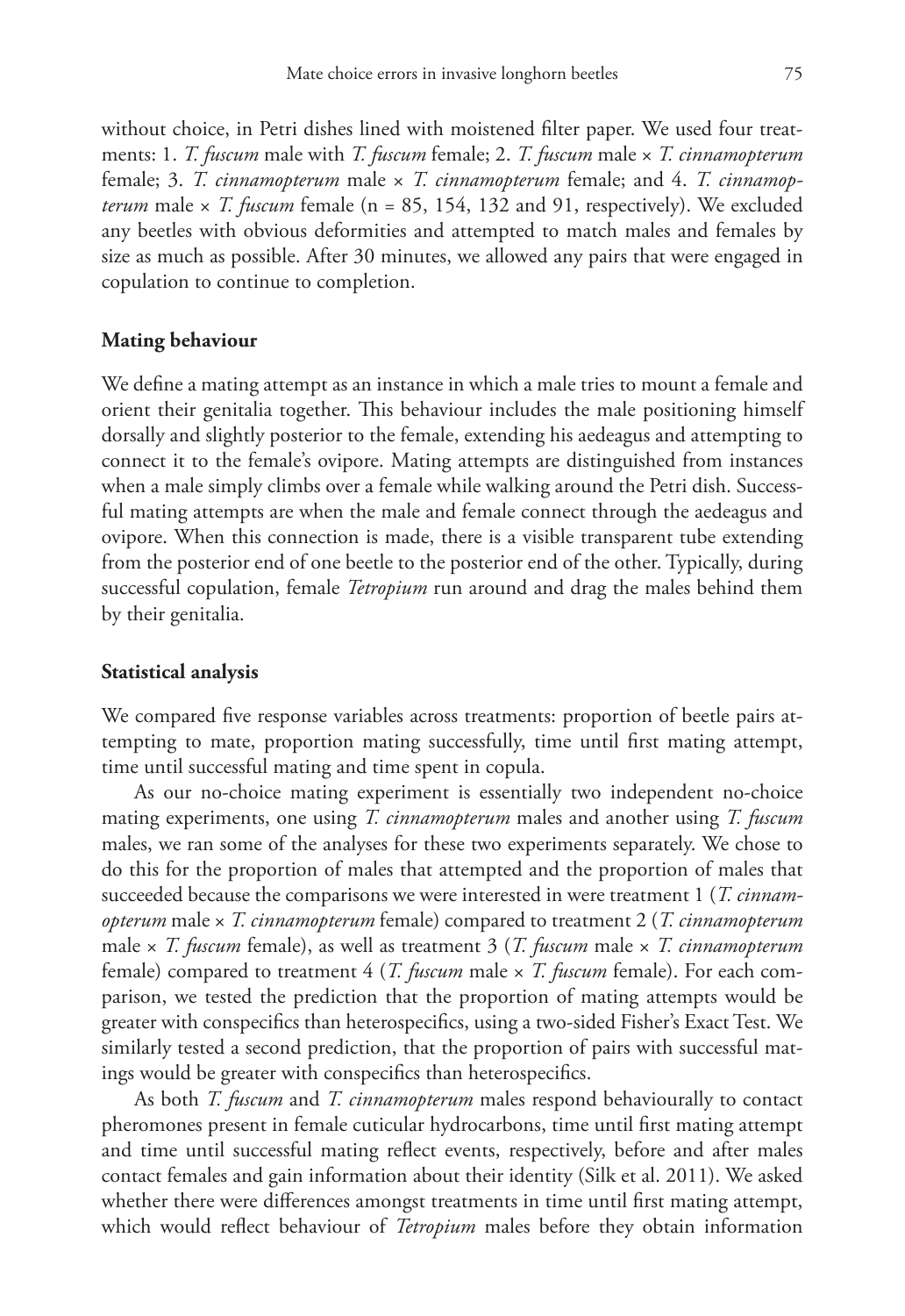about cuticular hydrocarbons. We performed Box-Cox transformation of data for time until first mating attempt, using the R package bestNormalize (v. 3.3.5 2021) (Peterson and Cavanaugh 2019) to determine the most effective transformation within the Box-Cox family. The best lambda values were 0.15 for time until first mating attempt and 0.22 for time until successful mating attempt. We performed a two-way ANOVA on each response variable, using male species and female species as factors, to compare times amongst treatments. We used Tukey's HSD for pairwise comparisons where main effects were significant.

A longer time until a successful mating attempt indicates that the male is reluctant to mate with the female they are interacting with. This longer time to success, coupled with behaviour of *Tetropium* males after touching the females with their antennae prior to copulation, suggests that this reluctance is based on the female's cuticular hydrocarbon composition. Once a male had committed to mating with a particular female, we expected the time spent in copula to be the same whether with a heterospecific or conspecific female. We transformed our time-in-copula data using a hyperbolic arcsine, based on the recommendation of bestNormalize. We then tested the hypothesis with a two-way ANOVA with male species and female species as factors. We performed all statistics in R, using base R version 4.0.4 (R Core Team 2021).

## Choice mating experiment

# **Source of beetles**

In April 2016, we felled six red spruce trees (*Picea rubens*) with a mean diameter at breast height of about 25 cm from each of four sites: Acadia (NB) (46°0'2.99"N, 66°20'32.72"W), Sandy Lake (NS) (44°44'42.67"N, 63°40'40.76"W), Antrim (NS) (44°57'59.80"N, 63°22'18.58"W) and Westchester (NS) (45°36'52.86"N, 63°42'25.59"W). We also felled two additional trees of the same criteria from Acadia and transported them to a fifth site in Memramcook (NB) (46°3'8.06"N, 64°34'46.45"W). We arranged the trees into decks and baited them with pheromone as described for the no-choice mating experiment. In November 2016, we cut the top three logs from each deck into four 30 cm bolts and brought the bolts back to the Atlantic Forestry Center in Fredericton, New Brunswick. We cut up all six logs from the two Memramcook decks to increase the number of beetles we got from this site. We placed the bolts into a containment freezer at -2 °C in order to simulate winter conditions. We left the bolts in the freezer until January 2017, when we brought batches of bolts out of the freezer and warmed them up in sealed Plexiglas cages in containment facilities at 20–24 °C with constant dehumidification and a 16:8 photoperiod [L:D] to allow the beetles to develop into adults. We collected and stored the beetles as for the no-choice mating experiment.

## **Choice mating protocol**

We checked beetles for vigour prior to their use in matings, as in the no-choice experiment. Most beetles were used within 10 days of collection. We had two treatments for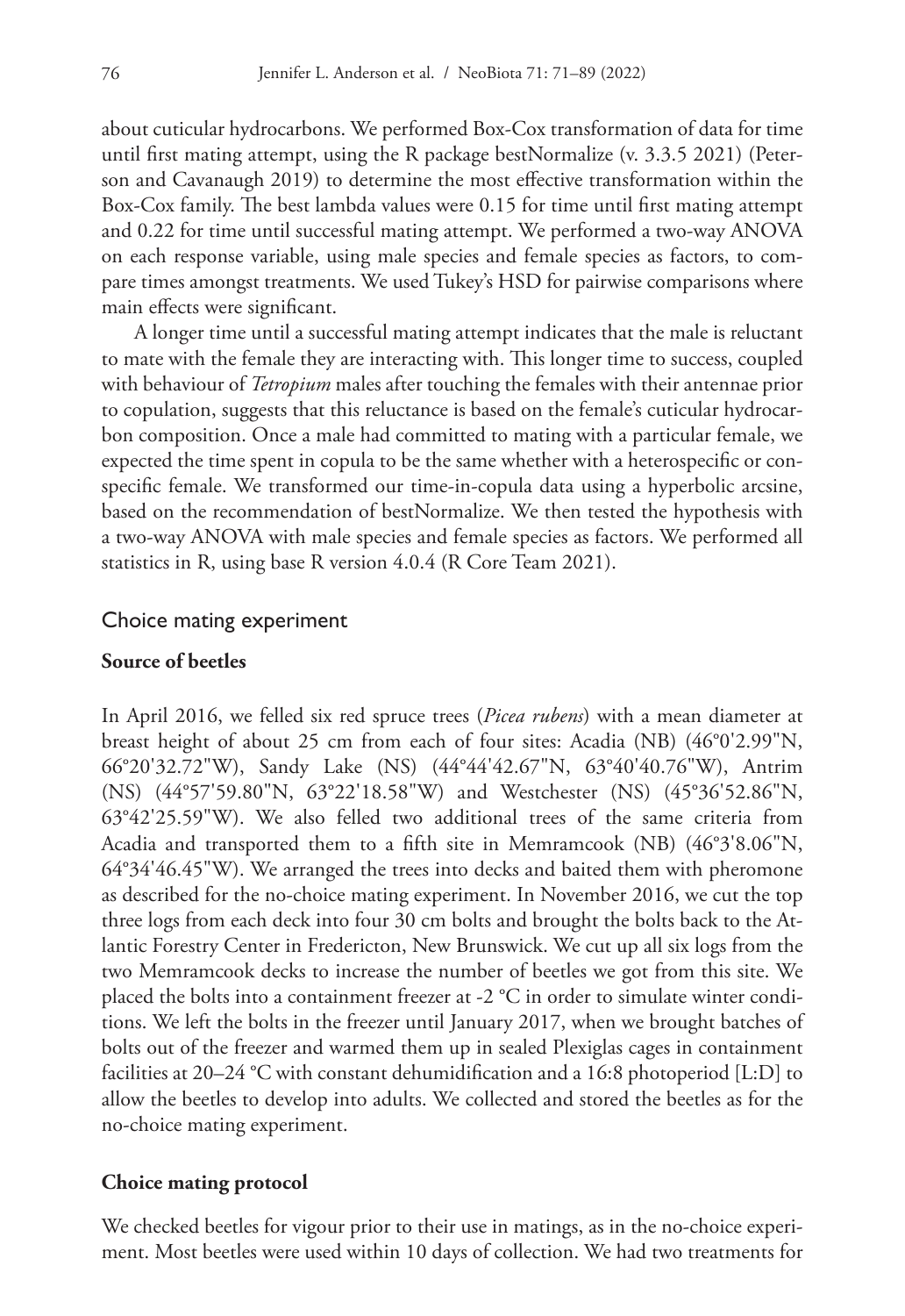this experiment: 1. *T. fuscum* male presented with *T. fuscum* female and *T. cinnamopterum* female; and 2. *T. cinnamopterum* male presented with the same choice (n = 42 and 30, respectively). We placed the females together and placed the male directly across a Petri dish lined with moistened filter paper. We gave the males 30 minutes to begin copulating with one of the females. If, at the end of the 30-minute time period, the male was in copula with one female, we removed the other female and left the mating pair in the dish until completion of copulation. If, at the end of the 30-minute time period, the male was not in copula with a female, we removed all three beetles from the Petri dish.

## **Statistical analysis**

We compared four response variables between treatments: time until first mating attempt, species of female first touched by male, species of female that males first attempted to mate with and species of female for successful matings.

As our choice mating experiment is essentially two independent choice mating experiments, one using *T. cinnamopterum* males and another using *T. fuscum* males, we ran some of the analyses for these two experiments separately. We chose to do this for species of first touch female and species of first female attempted because the comparisons that were meaningful to us were *T. cinnamopterum* males with conspecific females compared to heterospecific females and, separately, *T. fuscum* males with conspecific females compared to heterospecific females. For each experiment, we tested for preference of species of first-touch female using an Exact Binomial Test with p set at 0.5. In each case, we used a second Exact Binomial Test with p set at 0.5 to look at preference of species of female first attempted with. We did not do formal statistics on our time until successful mating in this experiment because of the clear-cut pattern for preference of conspecific females and the low sample size of heterospecific matings in both treatments. We calculated 95% confidence intervals for rates of heterospecific matings using a binomial CI calculator (Pezzullo 2009).

We used the R package bestNormalize (v. 3.3.5 2021) (Peterson and Cavanaugh 2019) in order to determine the most effective transformation for the data, leading us to do a logarithmic transformation. We performed a two-way ANOVA, using male species and heterospecific vs. conspecific females as factors, to compare times amongst treatments, followed by a Tukey's HSD for pairwise comparisons of significant main effects. We conducted all statistical analysis in R using base R version 4.0.4 (R Core Team 2021).

# **Results**

# No-choice mating experiment

*Tetropium cinnamopterum* males both attempted ( $p < 2 \times 10^{-16}$ ) and succeeded ( $p < 2$ )  $\times$  10<sup>-16</sup>) significantly less with heterospecific females than with conspecific females. We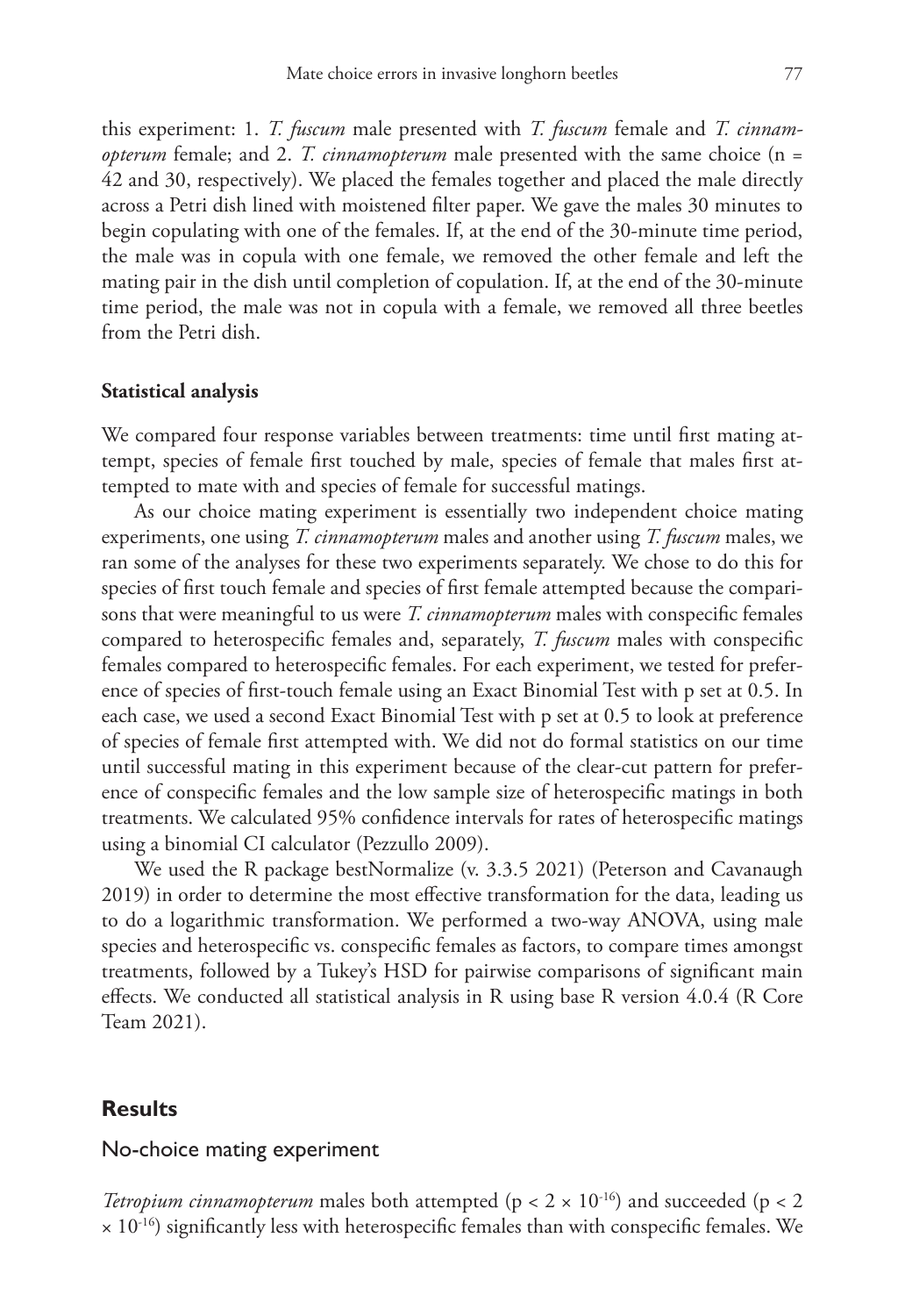saw the same pattern with *T. fuscum* male attempts ( $p = 5.81 \times 10^{-6}$ ) and successes (p  $= 0.02$ ) (Fig. 1).

Neither male ( $F_{1,203} = 0.83$ ; p = 0.36) nor female ( $F_{1,203} = 0.58$ ; p = 0.45) species had a significant effect on time until first mating attempt (Fig. 2), but the interaction of the two was significant ( $F_{1,203} = 29.77$ ; p = 1.41 × 10<sup>-7</sup>). Tukey's HSD analysis suggests that both *T. cinnamopterum* and *T. fuscum* males take significantly longer to attempt to mate with heterospecific females than conspecific females ( $p = 3.03 \times 10^{-5}$ ,  $p = 0.02$ , respectively).



**Figure 1.** Proportion of *Tetropium fuscum* (TF) and *Tetropium cinnamopterum* (TC) males in a no-choice mating experiment that did not attempt to mate, attempted to mate but failed and succeeded to mate (n = 85, 154, 132, 91).



**Figure 2.** Time until first mating attempt by *Tetropium fuscum* (TF) and *Tetropium cinnamopterum* (TC) males in a no-choice mating experiment ( $n = 72, 26, 50, 63$ , respectively). Lines represent Q1-3, whiskers show +/- 1.5 × IQR and dots represent outliers. Boxes with different letters are significantly different (Tukey's HSD,  $p < 0.05$ ).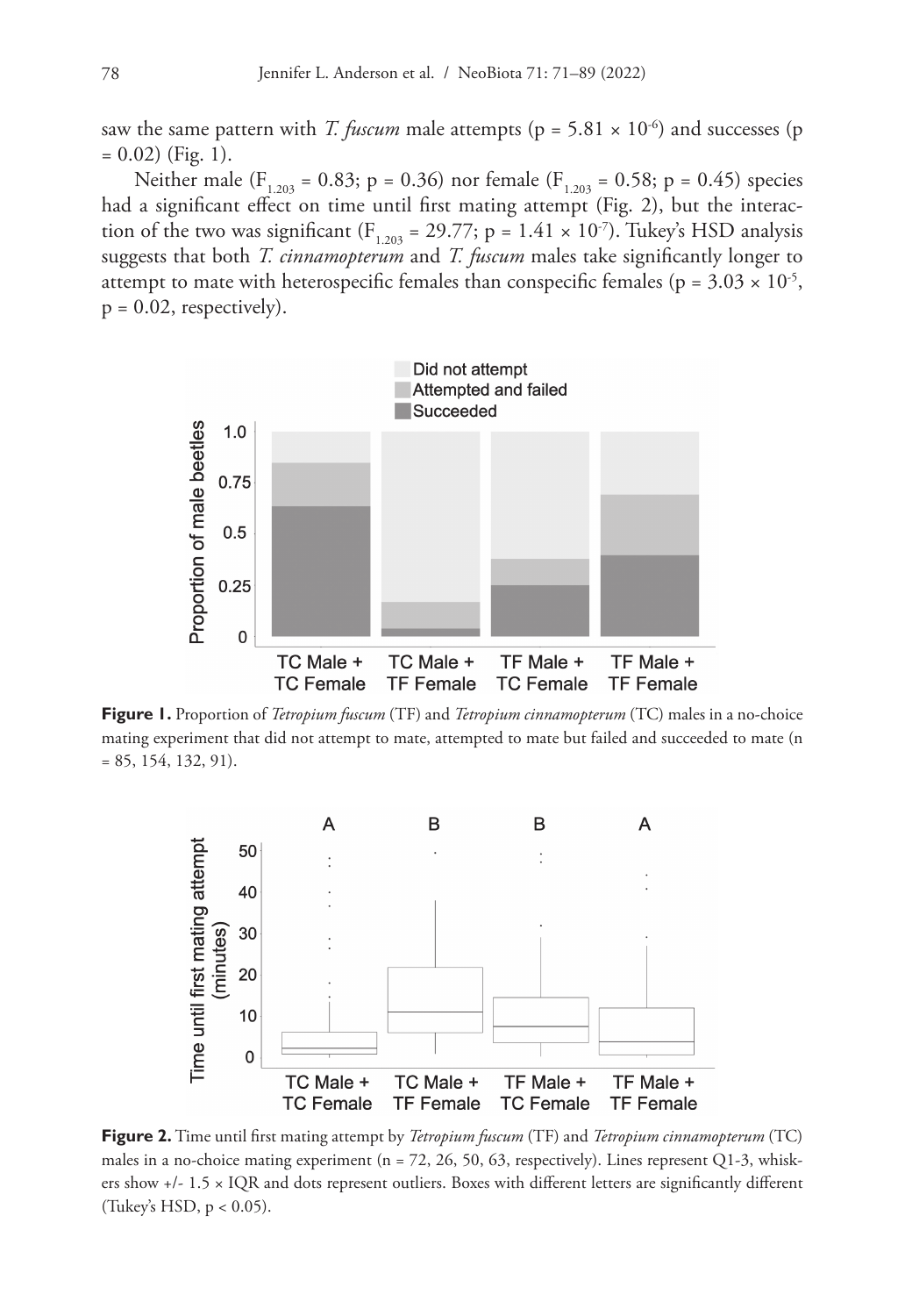Male species had no effect on time until successful mating attempt (Fig. 3;  $F_{1,122} =$ 0.70; p = 0.40), nor did female species ( $F_{1,122} = 0.17$ ; p = 0.68), but the interaction of the two was significant ( $F_{1,122} = 9.73$ ; p = 2.27  $\times$  10<sup>-3</sup>). *Tetropium cinnamopterum* males took significantly longer to successfully mate with heterospecific females than conspecific (Tukey's HSD;  $p = 0.02$ ), but *T. fuscum* males did not (Tukey's HSD;  $p = 0.66$ ).

There was no effect of male species ( $F_{1,122} = 0.29$ ; p = 0.86), female species ( $F_{1,122}$ ) = 0.61; p = 0.44) or the interaction of the two ( $F_{1,122}$  = 3.49; p = 0.06) on time spent in copula (Fig. 4).



**Figure 3.** Time until successful mating attempt by *Tetropium fuscum* (TF) and *Tetropium cinnamopterum* (TC) males in a no-choice mating experiment  $(n = 54, 6, 33, 37,$  respectively). Lines represent O1-3, whiskers show +/- 1.5 × IQR and dots represent outliers. Boxes with different letters are significantly different (Tukey's HSD, p < 0.05).



**Figure 4.** Time spent in copula by *Tetropium fuscum* (TF) and *Tetropium cinnamopterum* (TC) males in a no-choice mating experiment (n = 54, 6, 33, 37, respectively). Lines represent Q1-3, whiskers show  $+/-$ 1.5 × IQR and dots represent outliers. There were no significant differences amongst treatments.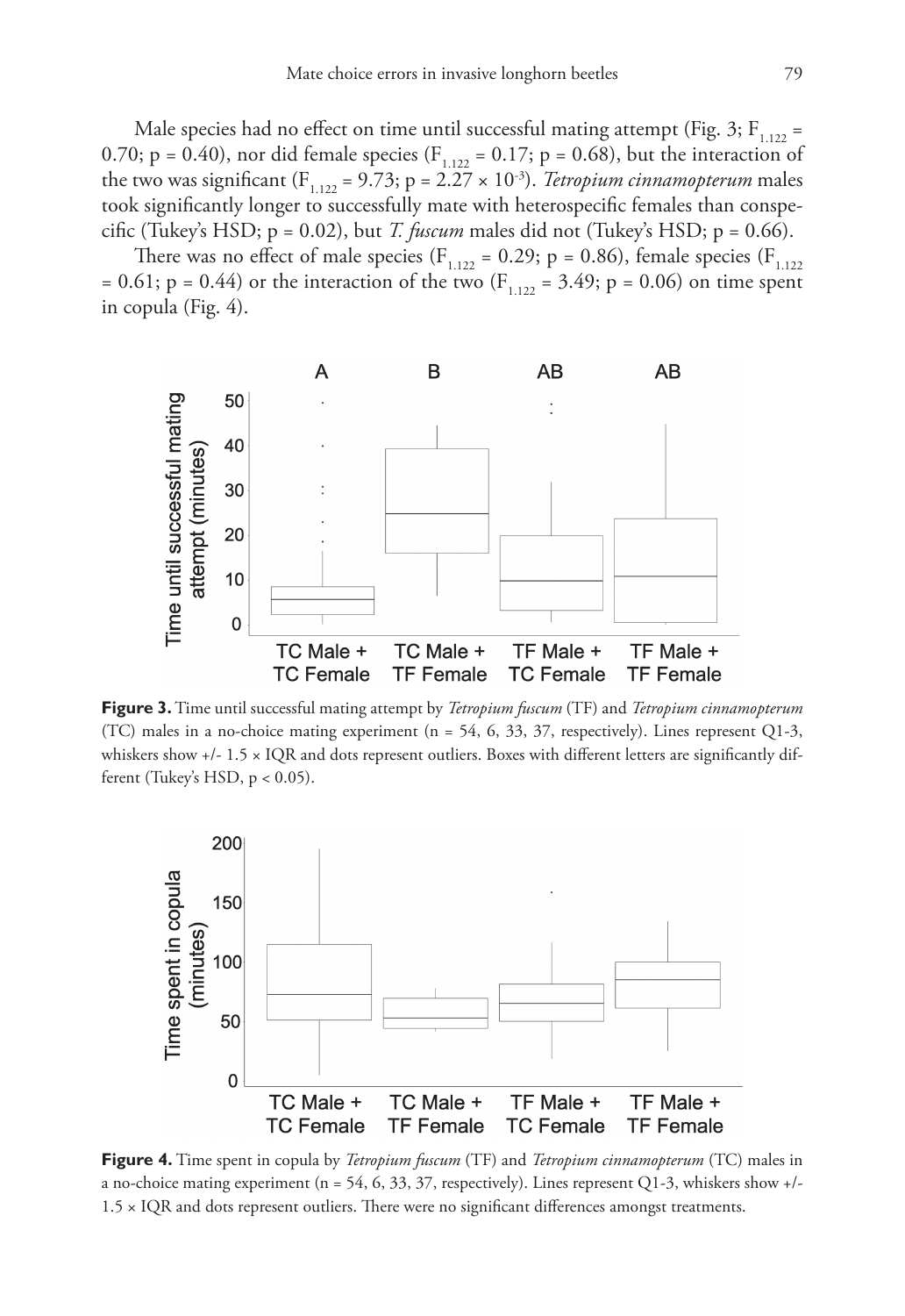#### Choice mating experiment

Species of male had no significant effect on time until first mating attempt ( $F_{1.58}$  = 1.41; p = 0.24) (Fig. 5). Species of female also had no effect on time until first mating attempt for either *T. fuscum* or *T. cinnamopterum* males ( $F_{1.58} = 0.66$ ; p = 0.42) (Fig. 5).

Species of first touch female for *T. fuscum* males was 25 conspecific and 17 heterospecific. For *T. cinnamopterum*, it was 13 conspecific and 17 heterospecific. Neither *T. cinnamopterum* nor *T. fuscum* males showed any significant preference for conspecific or heterospecific females at first touch (p = 0.58, 0.41, respectively).

Species of female for first mating attempt for *T. fuscum* males was 28 conspecific and five heterospecific. For *T. cinnamopterum*, it was 27 conspecific and two heterospecific. Both *T. cinnamopterum* and *T. fuscum* males showed significant preference for conspecific over heterospecific females at first mating attempt (p =  $1.62 \times 10^{-6}$ , 5.65  $\times$ 10-6, respectively).

Of the 42 *T. fuscum* males used in the choice mating experiment, 12 successfully mated. 11 of those 12 matings were conspecific (95% CI 0.2 – 38% heterospecific matings). Of the 30 *T. cinnamopterum* males, 17 mated successfully and all 17 were conspecific (95% CI 0 - 19.5% heterospecific matings). Despite a clear-cut pattern of both species of male preferring conspecific over heterospecific females, we cannot reject quite high rates of heterospecific choice (up to 19% even for *T. cinnamopterum*).

# **Discussion**

We saw evidence of interspecific mating by both *Tetropium fuscum* and *T. cinnamopterum* males in the no-choice experiment. For both species, males attempted and



**Figure 5.** Time until first mating attempt by *Tetropium fuscum* (TF) and *Tetropium cinnamopterum* (TC) males in a choice mating experiment (n = 27, 2, 5, 28, respectively). Lines represent Q1-3, whiskers show +/- 1.5 × IQR and dots represent outliers. There were no significant differences amongst treatments.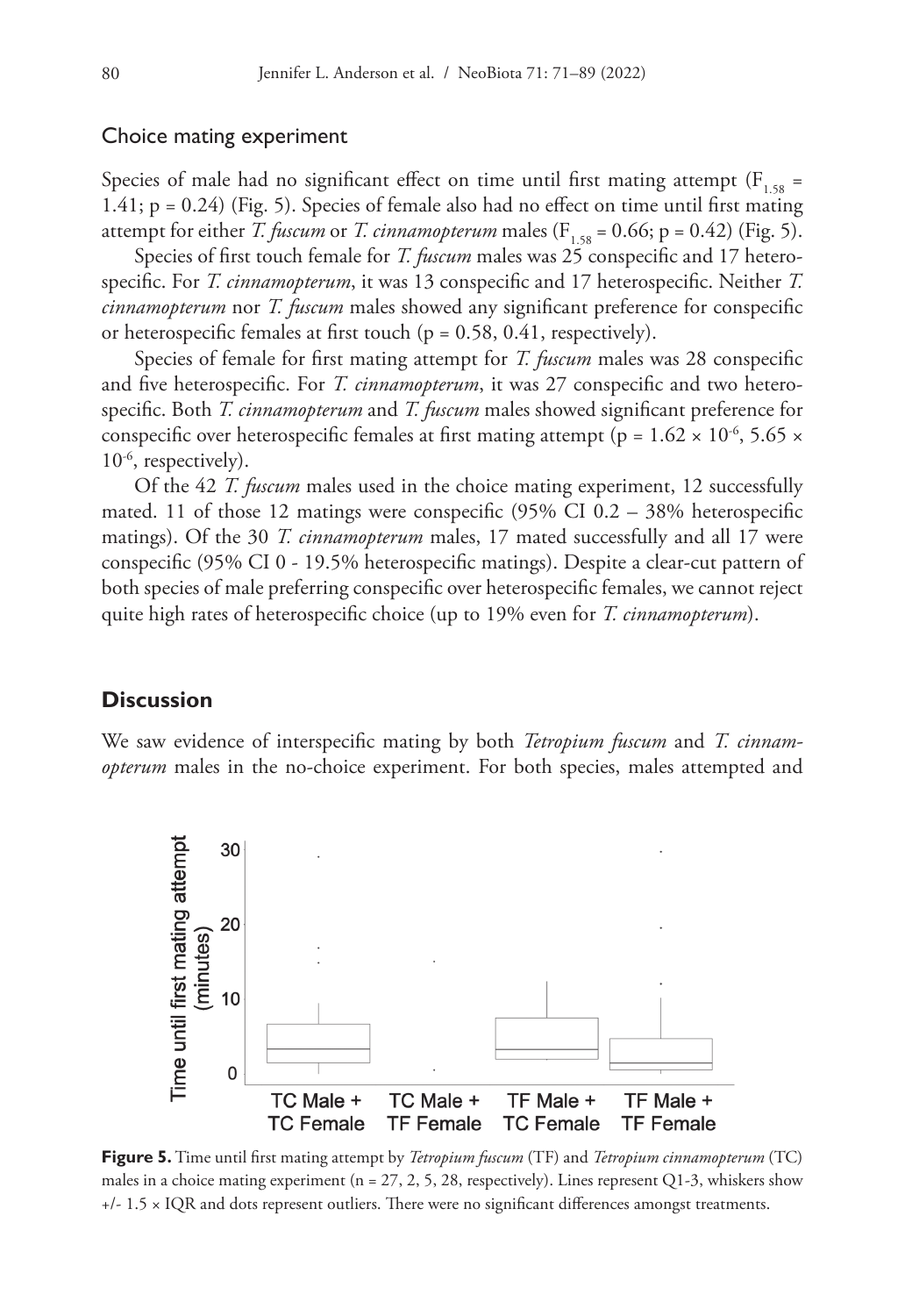succeeded significantly less with heterospecific females than with conspecific females. However, rates of heterospecific attempts and successes were both considerable. While both *T. fuscum* and *T. cinnamopterum* males took longer to attempt mating with a heterospecific female than a conspecific one, they still mated quite rapidly with heterospecific females. The same was true for time until successful mating. We often observed males touching females with their antennae prior to attempting to copulate, consistent with reports that *Tetropium* spp. males respond to female cuticular hydrocarbons (Silk et al. 2011), but inconsistent (because heterospecific matings still occurred) with a model in which a cuticular-hydrocarbon "match" is required for mating. Silk et al. (2011) also observed low percentages of heterospecific mating in both *T. fuscum* and *T. cinnamopterum* with dead females and suggested this may be due to the presence of a common cuticular hydrocarbon, 11-methylheptacosane, on the elytra of females of both species – although the overall mix of hydrocarbons differs between the species. *T. fuscum* males attempted and succeeded with heterospecific females more frequently than did *T. cinnamopterum* males, but we do not know whether this reflects lesser ability to recognise heterospecific partners or looser specificity in accepting them.

*Tetropium* beetles make mating errors even when they have ample opportunity to avoid them. Under choice conditions, one of twelve *T. fuscum* males mated heterospecifically. While we did not observe any heterospecific matings by *T. cinnamopterum* males in the choice experiment, our sample size was small and we cannot reject an underlying rate as high as 19%. In these choice trials, both *T. fuscum* and *T. cinnamopterum* males made first mating attempts in the same mean amount of time regardless of whether that attempt was on a heterospecific or conspecific female. We considered that perhaps males would simply mate with the first female they bumped into in the Petri dish, but in fact, first-touch female species did not adhere to any significant pattern, while both species of males preferentially made their first mating attempt on conspecific females. This indicates that males have the ability to "choose" conspecific females over heterospecific females – but they do not always do so.

Both *T. fuscum* and *T. cinnamopterum* males spent as much time in copula with heterospecific females as they did with conspecific females. This suggests that *Tetropium* males determine the suitability of a mate (imperfectly), based on the precopulatory act of touching the cuticular hydrocarbons of the female. If the barrier to copulation were something pericopulatory, like a genital lock-and-key mechanism, we would expect to see prematurely terminated copulation in heterospecific pairs. It also suggests that beetles will pay full time and resource costs of heterospecific matings, rather than breaking them off and moving on to other mating opportunities.

Our matings were all conducted in Petri dish arenas and, like any laboratory experiment, may not fully capture insect behaviour in nature. Lab experiments are commonly used to investigate arthropod mating behaviour for a wide range of arthropods including beetles (Nilsson et al 2002; Kumano et al. 2010; Rutledge and Keena 2012), moths (Jiménez-Pérez and Wang 2003; Bento et al. 2006), bed bugs (Reinhardt et al. 2009), predatory bugs (Bonte et al. 2012) and wolf spiders (Vaccaro et al. 2010). Lab experiments are particularly important for invasive species, where field manipulations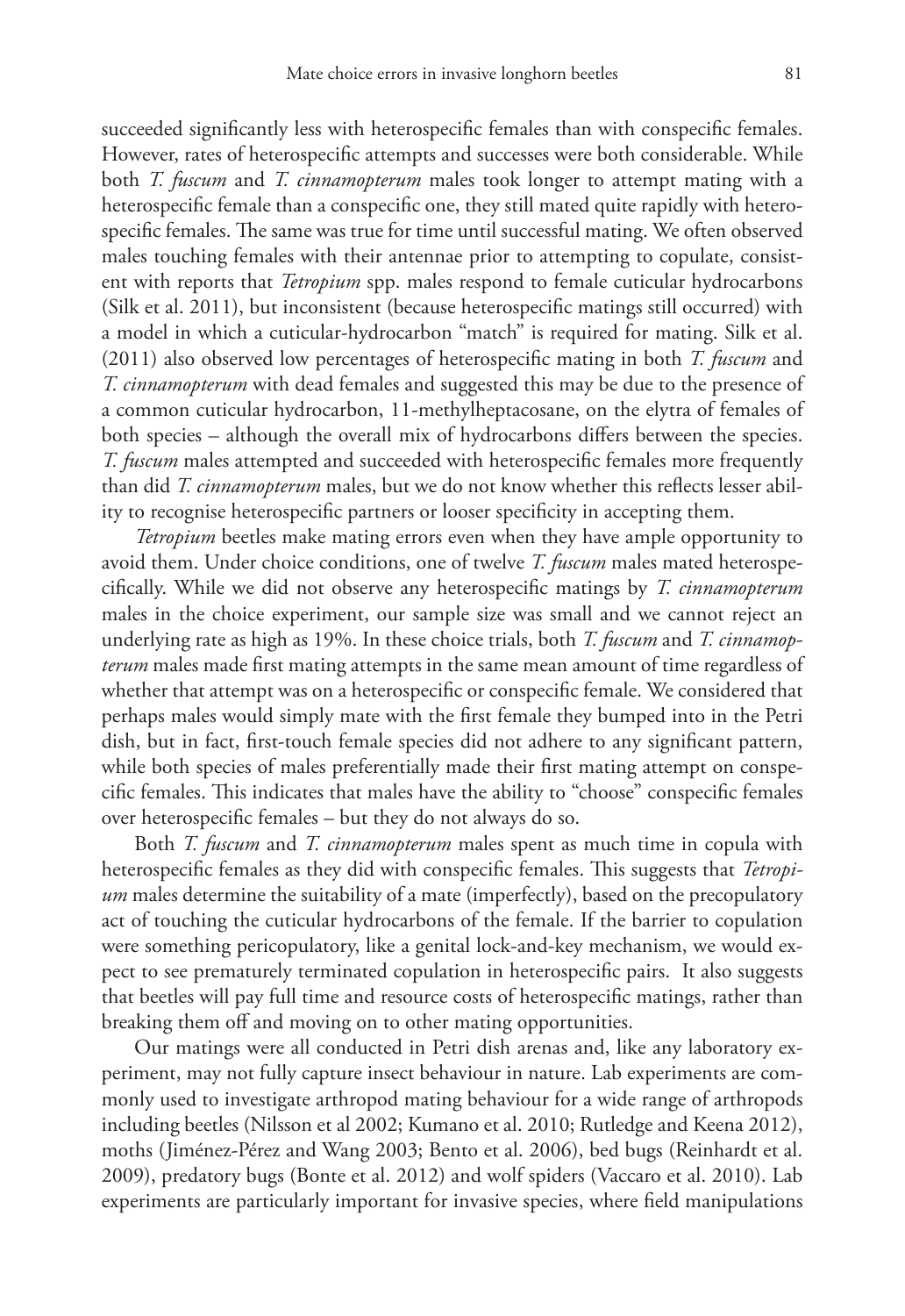may be logistically and/or ethically problematic. Experiments under field conditions, perhaps with captive beetles released near the centre of the invasive range where such releases do not threaten to accelerate the invasion, would be worth pursuing.

While mating errors occurred under both choice and no-choice conditions, they were much more frequent in our no-choice experiments. In no-choice situations, *T. fuscum* males were more reluctant to attempt mating and less likely to successfully copulate with heterospecific females than with conspecific females; but given enough time, many of them did. This suggests that *T. fuscum* males may become less choosy the longer they go without locating a mate, a situation that may be most common at range edges. In Nova Scotia, the population density of *T. fuscum* is highest at the range centre and decreases outwards (Heustis et al. 2017; Anderson, unpublished data). At the edges of *T. fuscum*'s invasive range, then, males are more likely to encounter *T. cinnamopterum* females than *T. fuscum* females. If such hybrid matings do not produce fertile offspring, this could reinforce the edge of their range preventing the population from spreading further (Rhainds et al. 2015). Such Allee effects can limit spatial spread of a species even after establishment of a stable population (Keitt et al. 2001).

Of course, it is also possible that heterospecific matings do produce viable and fertile offspring. If so, the encounter between the two *Tetropium* species could pose a different set of challenges to forest managers. Hybrid offspring may exhibit traits intermediate to their parents (Roe et al. 2014; Patterson et al. 2017), hybrid breakdown (McQuillan et al. 2018; Pâques 2019) or hybrid vigour (Shao et al. 2019; Kumar et al. 2020). *Tetropium fuscum* attacks more vigorous trees than *T. cinnamopterum* (Smith and Humble 2000), although *T. cinnamopterum* can attack a broader range of conifers in North America than *T. fuscum* can (Furniss and Carolin 1980). Hybrid *Tetropium* might display both traits and, thus, be more threatening to North American forests than either parental species. There are similar concerns in other invasive insects. For instance, the winter moth *Operophtera brumata* Linnaeus is invasive to north-eastern North America and co-exists with its native congener *Operophtera bruceata* Hulst (Elkinton et al. 2010; Simmons et al. 2014). As in *Tetropium*, sex pheromones are highly conserved across the genus and the sex pheromone blend of *O. brumata* females attracts both *O. brumata* and *O. bruceata* males (Khrimian et al. 2010). Unsurprisingly, *O. bruceata* and *O. brumata* are known to hybridise (Elkinton et al. 2010) and, in this case, the hybrids are fertile (Havill et al. 2017). In winter moth, hybridisation between the invasive and native congeners may be aiding the spread by alleviating the Allee effects often seen in small founder populations of invasive species (Elkinton et al. 2014). Furthermore, the intermediate traits exhibited by hybrids could confer an invasive and evolutionary advantage to the hybrid offspring (Havill et al. 2017). All this suggests that it will be important to determine whether mating errors in *Tetropium*  produce offspring and, if so, if those offspring are fertile and display hybrid vigour. But do they? Although very few morphologically intermediate *Tetropium* specimens have been identified in eastern Canada, morphology is not always a reliable predictor of introgression (Rhymer et al. 1994). We are currently surveying wild populations to determine whether hybrid beetles occur where the two *Tetropium* species are sympatric.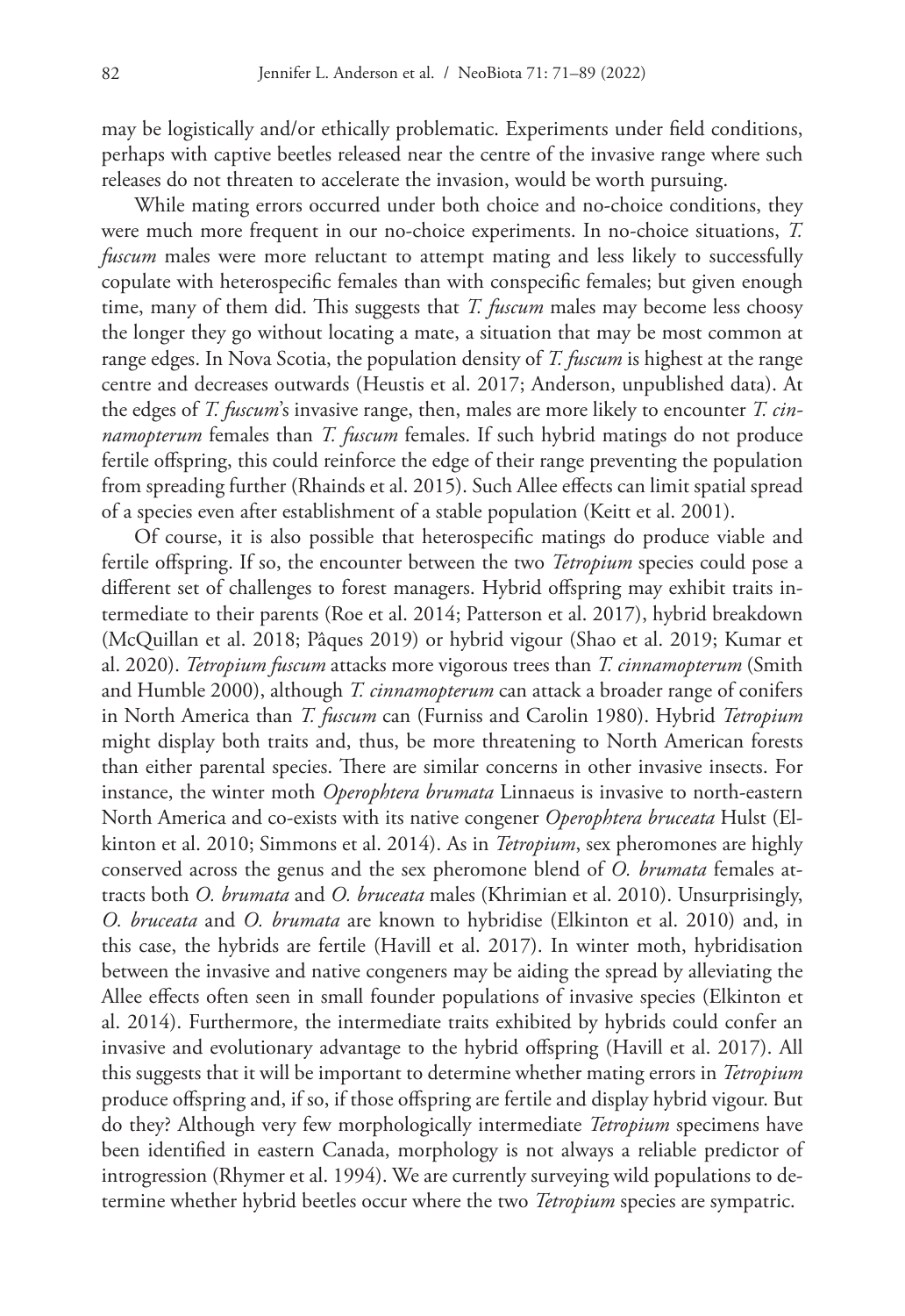Allee effects, arising from mate-choice errors, are not the only mechanism that could be behind the slow range expansion of *T. fuscum*. Pinned edges of a species' geographical range can result from many things. Dispersal limitation can often slow an invasion, especially for species that are unlikely to be transported by humans. Restrictions on the movement of untreated lumber and firewood (Canadian Food Inspection Agency 2019) may have slowed the *Tetropium* invasion, but are unlikely to be responsible for its near cessation. More interestingly, Darwin's naturalisation hypothesis suggests that, when a species invades an area where a close relative is already established, it will be less likely to successfully establish due to higher competition for resources (Darwin 1859; Jiang et al. 2010; but see Ricciardi and Mottiar 2006; Park and Potter 2013; Sol et al. 2021) and such competition can pin range edges (Heller and Gates 1971; Bull and Possingham 1995; Case and Taper 2000). *Tetropium fuscum* may be in direct competition for resources with *T. cinnamopterum*, at least in *Picea* spp. Indeed, in Nova Scotia, *T. fuscum* has largely displaced the native *T. cinnamopterum* in the invaded zone (Dearborn et al. 2016). Furthermore, the two species are exploited by some of the same species of parasitoids, particularly in stressed spruce trees (Flaherty et al. 2011). It is perhaps most likely that a combination of factors is responsible for the apparently pinned range edge of *T. fuscum*, including competition with the native species and shared natural enemies as well as mating errors. Testing this hypothesis directly in wild populations will, unfortunately, be difficult.

*Tetropium fuscum* is not spreading as rapidly and destructively as other invasive forest pests, such as emerald ash borer (*Agrilus planipennis* Fairmaire). Emerald ash borer was first detected in North America in 2002, making its invasion about as old as *T. fuscum*'s, but it has already killed hundreds of millions of ash (*Fraxinus* spp.) trees in the USA alone (Herms and McCullough 2014), costs tens of billions of dollars for mitigation (Kovacs et al. 2010) and is now spreading in eastern Canada. However, our results do not mean that we should ignore the potential for future *T. fuscum* spread. Many invasive species experience a "lag phase" in which their population size and range do not increase rapidly at the beginning of the invasion (Mack 1981) while the population evolves to be better adapted to the novel environment or until environmental changes allow the species to spread (Crooks and Soulé 1999). It is important to continue the monitoring of *T. fuscum* populations in North America, so that we are not caught off guard should a sudden increase in population size or emergence of introgressed individuals become problematic.

We have demonstrated that *T. fuscum* and *T. cinnamopterum* males make matechoice errors in the lab and we present a logical case that this may also happen in the field, especially near the edges of the invasion zone. This may well play an important role in impeding the North American spread of *T. fuscum*. If so, there are implications beyond *T. fuscum*'s invasion in particular. While some invasive species establish without any close relatives sharing their new habitat, many others, like *Tetropium*, invade alongside native congeners. Adding mate-choice errors to the list of reasons this can matter advances our understanding of why some introductions spread catastrophically, while others fade quietly away.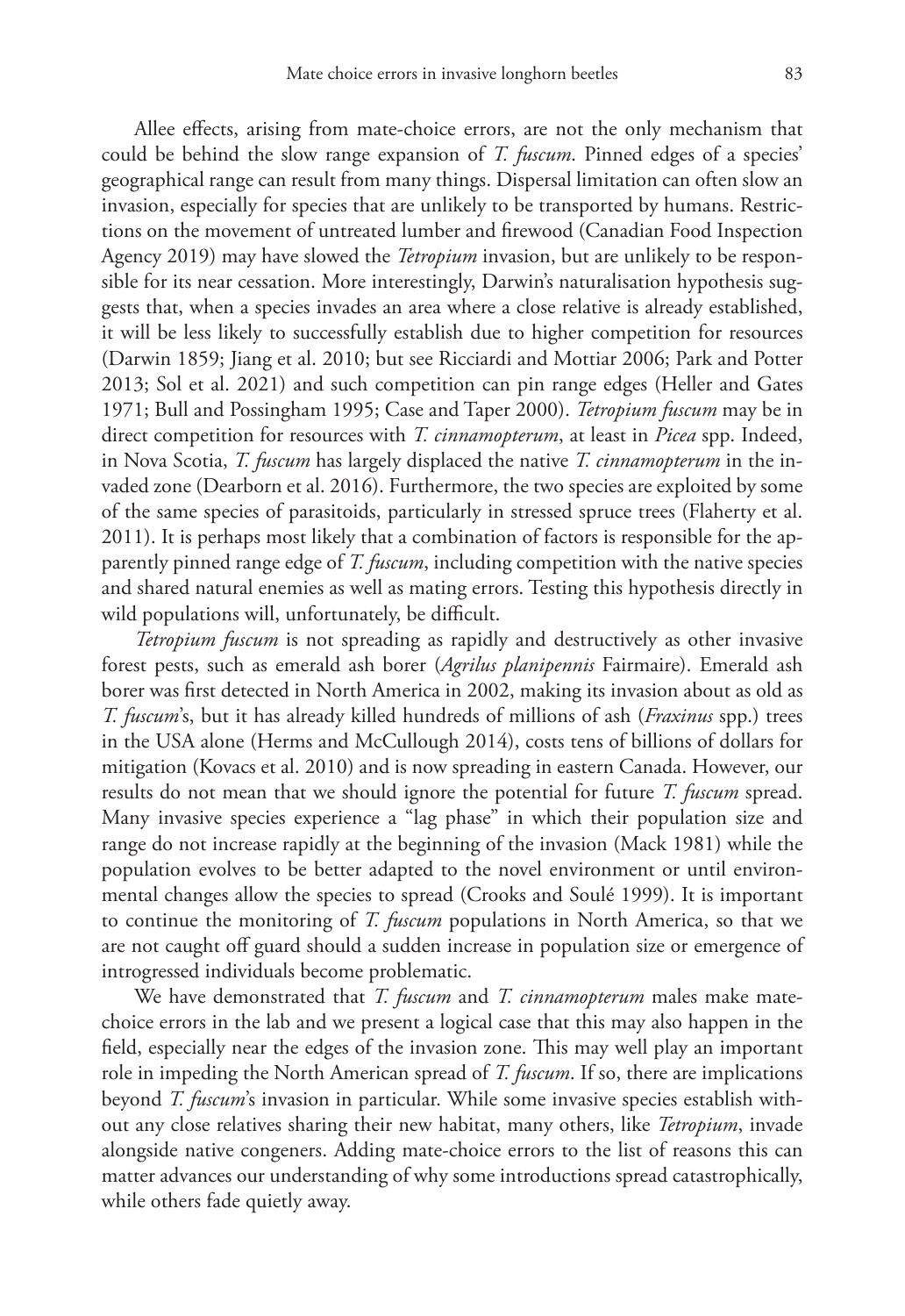## **Acknowledgements**

We thank Kate Van Rooyen, Cory Hughes, Vince Webster, Chantelle Kostanowicz, Allyson Heustis and John Dedes for assistance in the field, as well as Mischa Giasson for both field and laboratory assistance. We are grateful to several anonymous reviewers for comments on the manuscript. This project was supported by NSERC Discovery Grants to Stephen B. Heard and Deepa S. Pureswaran and Canadian Forest Service research funds to Deepa S. Pureswaran and Jon Sweeney.

## **References**

- Allendorf FW, Leary RF, Spruell P, Wenburg JK (2001) The problems with hybrids: setting conservation guidelines. Trends in Ecology and Evolution 16(11): 613–22. [https://doi.](https://doi.org/10.1016/S0169-5347(01)02290-X) [org/10.1016/S0169-5347\(01\)02290-X](https://doi.org/10.1016/S0169-5347(01)02290-X)
- Bento JMS, Nava DE, Chagas MCM, Costa AH, Libardi DJ, Parra JRP (2006) Biology and mating behavior of the coconut moth *Atheloca subrufella* (Lepidoptera: Phycitidae). Florida Entomologist 89(2): 199–203. [https://doi.org/10.1653/0015-4040\(2006\)89\[199:BAMBOT\]2.0.CO;2](https://doi.org/10.1653/0015-4040(2006)89%5B199:BAMBOT%5D2.0.CO;2)
- Bonte J, Vangansbeke D, Maes S, Bonte M, Conlong D, De Clercq P (2012) Moisture source and diet affect development and reproduction of *Orius thripoborus* and *Orius naivashae*, two predatory anthocorids from southern Africa. Journal of Insect Science 12(1): 1–16. <https://doi.org/10.1673/031.012.0101>
- Bull CM, Possingham H (1995) A model to explain ecological parapatry. The American Naturalist 145(6): 935–47.<https://doi.org/10.1086/285777>
- Case TJ, Taper ML (2000) Interspecific competition, environmental gradients, gene flow, and the coevolution of species' borders. The American Naturalist 155(5): 583–605. [https://doi.](https://doi.org/10.1086/303351) [org/10.1086/303351](https://doi.org/10.1086/303351)
- CFIA (2019) Brown spruce longhorn beetle *Tetropium fuscum*. [https://inspection.](https://inspection.canada.ca/plant-health/invasive-species/insects/brown-spruce-longhorn-beetle/eng/1330656129493/1330656721978) [canada.ca/plant-health/invasive-species/insects/brown-spruce-longhorn-beetle/](https://inspection.canada.ca/plant-health/invasive-species/insects/brown-spruce-longhorn-beetle/eng/1330656129493/1330656721978) [eng/1330656129493/1330656721978](https://inspection.canada.ca/plant-health/invasive-species/insects/brown-spruce-longhorn-beetle/eng/1330656129493/1330656721978) [Accessed December 15, 2021]
- CFIA (2017) Questions and answers: Prohibition of movement zone in Memramcook, New Brunswick. [https://inspection.canada.ca/plant-health/plant-pests-in](https://inspection.canada.ca/plant-health/plant-pests-invasive-species/insects/brown-spruce-longhorn-beetle/q-amp-a-memramcook-nb-/eng/1491939495541/1491939573528)[vasive-species/insects/brown-spruce-longhorn-beetle/q-amp-a-memramcook-nb-/](https://inspection.canada.ca/plant-health/plant-pests-invasive-species/insects/brown-spruce-longhorn-beetle/q-amp-a-memramcook-nb-/eng/1491939495541/1491939573528) [eng/1491939495541/1491939573528](https://inspection.canada.ca/plant-health/plant-pests-invasive-species/insects/brown-spruce-longhorn-beetle/q-amp-a-memramcook-nb-/eng/1491939495541/1491939573528) [Accessed December 15, 2021]
- Crooks JA, Soulé ME (1999) Lag times in population explosions of invasive species: Causes and implications. In: Sandlund OT, Schei PJ, Viken Å (Eds) Invasive Species and Biodiversity Management. Springer Science and Business Media, 103–25. [https://doi.](https://doi.org/10.1007/978-94-011-4523-7_7) [org/10.1007/978-94-011-4523-7\\_7](https://doi.org/10.1007/978-94-011-4523-7_7)
- Darwin C (1859) On the origin of species by means of natural selection, or, the preservation of favoured races in the struggle for life. J. Murray, London. [https://doi.org/10.5962/bhl.](https://doi.org/10.5962/bhl.title.162283) [title.162283](https://doi.org/10.5962/bhl.title.162283)
- Dearborn KW, Heard SB, Sweeney J, Pureswaran DS (2016) Displacement of *Tetropium cinnamopterum* (Coleoptera: Cerambycidae) by its invasive congener *Tetropium fuscum*. Environmental Entomology 45(4): 848–54. <https://doi.org/10.1093/ee/nvw045>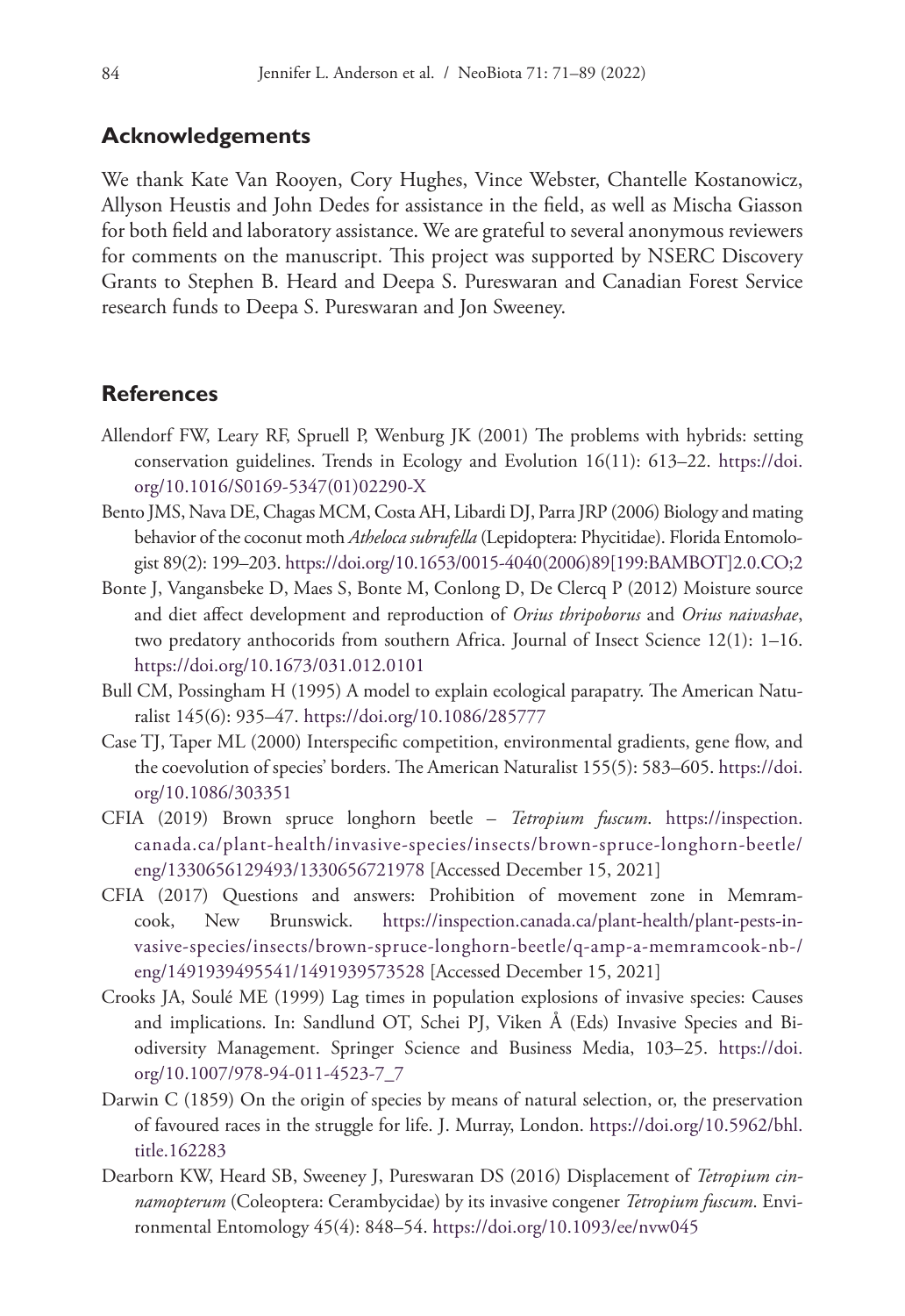- Ehrlich PR (1986) Which animal will invade? In: Mooney HA, Drake JA (Eds) Ecology of Biological Invasions of North America and Hawaii. Ecological Studies. New York, NY, Springer, 79–95. [https://doi.org/10.1007/978-1-4612-4988-7\\_5](https://doi.org/10.1007/978-1-4612-4988-7_5)
- Elkinton JS, Boettner GH, Sremac M, Gwiazdowski R, Hunkins RR, Callahan J, Scheufele SB, Donahue CP, Porter AH, Khrimian A, Whited BM, Campbell NK (2010) Survey for winter moth (Lepidoptera: Geometridae) in northeastern North America with pheromone-baited traps and hybridization with the native Bruce spanworm (Lepidoptera: Geometridae). Annals of the Entomological Society of America 103(2): 135–45.<https://doi.org/10.1603/AN09118>
- Elkinton JS, Liebhold A, Boettner GH, Sremac M (2014) Invasion spread of *Operophtera brumata* in northeastern United States and hybridization with *O. bruceata.* Biological Invasions 16(11): 2263–72.<https://doi.org/10.1007/s10530-014-0662-9>
- Flaherty L, Sweeney J, Pureswaran D, Quiring D (2011) Influence of host tree condition on the performance of *Tetropium fuscum* (Coleoptera: Cerambycidae). Environmental Entomology 40: 1200–1209. <https://doi.org/10.1603/EN11114>
- Findlay R, O'Rourke KH (2007) Power and plenty: Trade, war and the world economy in the second millennium (Preface). SSRN Scholarly Paper ID 980643. Rochester, NY: Social Science Research Network.<https://doi.org/10.2139/ssrn.980643>
- Furniss RL, Carolin VM (1980) Western forest insects. U.S. Department of Agriculture, Forest Service.
- Gallagher RV, Randall RP, Leishman MR (2014) Trait differences between naturalized and invasive plant species independent of residence time and phylogeny. Conservation Biology 29(2): 360–69. <https://doi.org/10.1111/cobi.12399>
- García-Berthou E (2007) The characteristics of invasive fishes: What has been learned so far? Journal of Fish Biology 71(December): 33–55.<https://doi.org/10.1111/j.1095-8649.2007.01668.x>
- Haack RA (2006) Exotic bark- and wood-boring Coleoptera in the United States: recent establishments and interceptions. Canadian Journal of Forest Research 36: 269–288. [https://](https://doi.org/10.1139/x05-249) [doi.org/10.1139/x05-249](https://doi.org/10.1139/x05-249)
- Havill NP, Elkinton J, Andersen JC, Hagen SB, Broadley HJ, Boettner GJ, Caccone A (2017) Asymmetric hybridization between non-native winter moth, *Operophtera brumata* (Lepidoptera: Geometridae), and native Bruce spanworm, *Operophtera bruceata*, in the northeastern United States, assessed with novel microsatellites and SNPs. Bulletin of Entomological Research 107(02): 241–50. [https://doi.org/10.1017/](https://doi.org/10.1017/S0007485316000857) [S0007485316000857](https://doi.org/10.1017/S0007485316000857)
- Heller HC, Gates DM (1971) Altitudinal zonation of chipmunks (Eutamias): Energy Budgets. Ecology 52(3): 424–33.<https://doi.org/10.2307/1937625>
- Herms DA, McCullough DG (2014) Emerald ash borer invasion of North America: History, biology, ecology, impacts, and management. Annual Review of Entomology 59(1): 13–30. <https://doi.org/10.1146/annurev-ento-011613-162051>
- Heustis A, Moise ERD, Johns R, Pureswaran DS, Heard SB (2018) Impact of an invasive longhorned beetle, *Tetropium fuscum* (Coleoptera: Cerambycidae), on community structure of subcortical and wood-associated insects in eastern Canada. Environmental Entomology 47(1): 39–47. <https://doi.org/10.1093/ee/nvx190>
- Jiang L, Tan J, Pu Z (2010) An experimental test of Darwin's naturalization hypothesis. The American Naturalist 175(4): 415–23. <https://doi.org/10.1086/650720>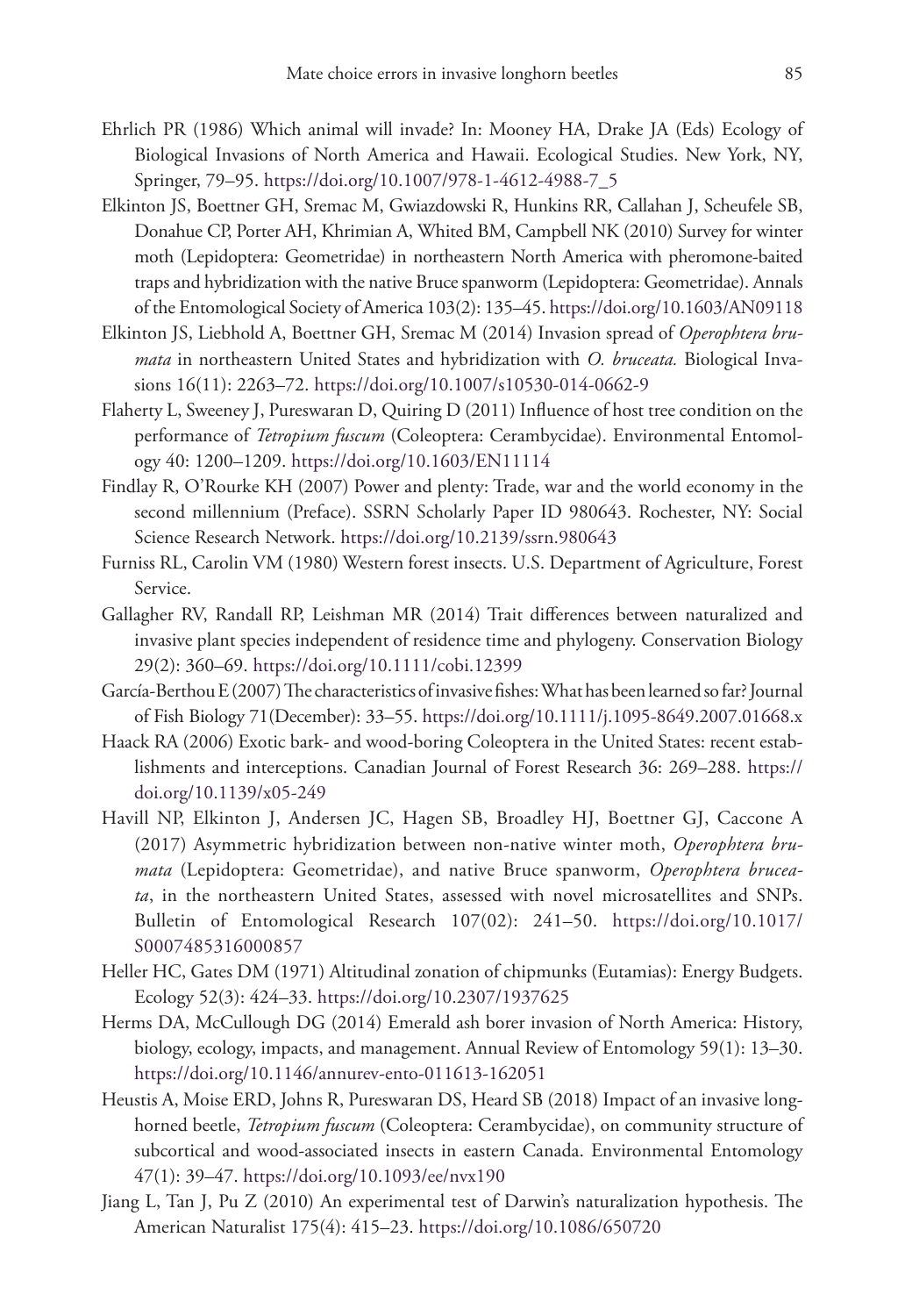- Jiménez-Pérez A, Wang Q (2003) Effect of mating delay on the reproductive performance of *Cnephasia jactatana* (Lepidoptera: Tortricidae). Journal of Economic Entomology 96(3): 592–598.<https://doi.org/10.1093/jee/96.3.592>
- Juutinen P (1955) Zur biologie und forstlichen bedeutung der fichtenböcke (*Tetropium* Kirby) in Finland. Acta Entomologica Fennica 11: 1–112.
- Keitt TH, Lewis MA, Holt RD (2001) Allee effects, invasion Pinning, and species' borders. The American Naturalist 157(2): 203–16. <https://doi.org/10.1086/318633>
- Kelly D, Sullivan JJ (2010) Life histories, dispersal, invasions, and global change: Progress and prospects in New Zealand ecology, 1989–2029. New Zealand Journal of Ecology 34(1): 207–217.<https://hdl.handle.net/10182/5015>
- Khrimian A, Lance DR, Mastro VC, Elkinton JS (2010) Improved synthesis of (3 E, 6 Z, 9 Z)- 1,3,6,9-nonadecatetraene, attraction inhibitor of Bruce spanworm, *Operophtera bruceata*, to pheromone traps for monitoring winter moth, *Operophtera brumata*. Journal of Agricultural and Food Chemistry 58(3): 1828–1833. <https://doi.org/10.1021/jf903468c>
- Kolar CS, Lodge DM (2001) Progress in invasion biology: Predicting invaders. Trends in Ecology and Evolution 16(4): 199–204. [https://doi.org/10.1016/S0169-5347\(01\)02101-2](https://doi.org/10.1016/S0169-5347(01)02101-2)
- Kovacs KF, Haight RG, McCullough DG, Mercader RJ, Siegert NW, Liebhold AM (2010) Cost of potential emerald ash borer damage in U.S. Communities, 2009–2019. Ecological Economics 69(3): 569–78. <https://doi.org/10.1016/j.ecolecon.2009.09.004>
- Kumano N, Kuriwada T, Shiromoto K, Haraguchi D, Kohama T (2010) Assessment of effect of partial sterility on mating performance in sweet potato weevil (Coleoptera: Curculionidae). Journal of Economic Entomology 103(6): 2034–2041.<https://doi.org/10.1603/EC10044>
- Kumar A, Sharma V, Jain BT, Kaushik P (2020) Heterosis breeding in eggplant (*Solanum melongena* L.): Gains and provocations. Plants 9(3): e403. [https://doi.org/10.3390/](https://doi.org/10.3390/plants9030403) [plants9030403](https://doi.org/10.3390/plants9030403)
- Lodge DM (1991) Herbivory on freshwater macrophytes. Aquatic Botany 41(1–3): 195–224. [https://doi.org/10.1016/0304-3770\(91\)90044-6](https://doi.org/10.1016/0304-3770(91)90044-6)
- Mack RN (1981) Invasion of *Bromus tectorum* L. into western North America: An ecological chronicle. Agro-Ecosystems 7(2): 145–165. [https://doi.org/10.1016/0304-3746\(81\)90027-5](https://doi.org/10.1016/0304-3746(81)90027-5)
- Mathakutha R, Steyn C, le Roux PC, Blom IJ, Chown SL, Daru BH, Ripley BS, Louw A, Greve M (2019) Invasive species differ in key functional traits from native and non-invasive alien plant species. Journal of Vegetation Science 30(5): 994–1006. [https://doi.](https://doi.org/10.1111/jvs.12772) [org/10.1111/jvs.12772](https://doi.org/10.1111/jvs.12772)
- McQuillan MA, Roth TC, Huynh AV, Rice AM (2018) Hybrid chickadees are deficient in learning and memory. Evolution 72(5): 1155–1164. <https://doi.org/10.1111/evo.13470>
- Moyle PB (1986) Fish introductions into North America: Patterns and ecological impact. In: Mooney HA, Drake JA (Eds) Ecology of Biological Invasions of North America and Hawaii. Ecological Studies. New York, NY: Springer, 27–43. [https://doi.org/10.1007/978-1-](https://doi.org/10.1007/978-1-4612-4988-7_2) [4612-4988-7\\_2](https://doi.org/10.1007/978-1-4612-4988-7_2)
- Mlynarek JJ, Moffat CE, Edwards S, Einfeldt AL, Heustis A, Johns R, MacDonnell M, Pureswaran DS, Quiring DT, Shibel Z, Heard SB (2017) Enemy escape: A general phenomenon in a fragmented literature? FACETS 2(2): 1015–1044. [https://doi.org/10.1139/](https://doi.org/10.1139/facets-2017-0041) [facets-2017-0041](https://doi.org/10.1139/facets-2017-0041)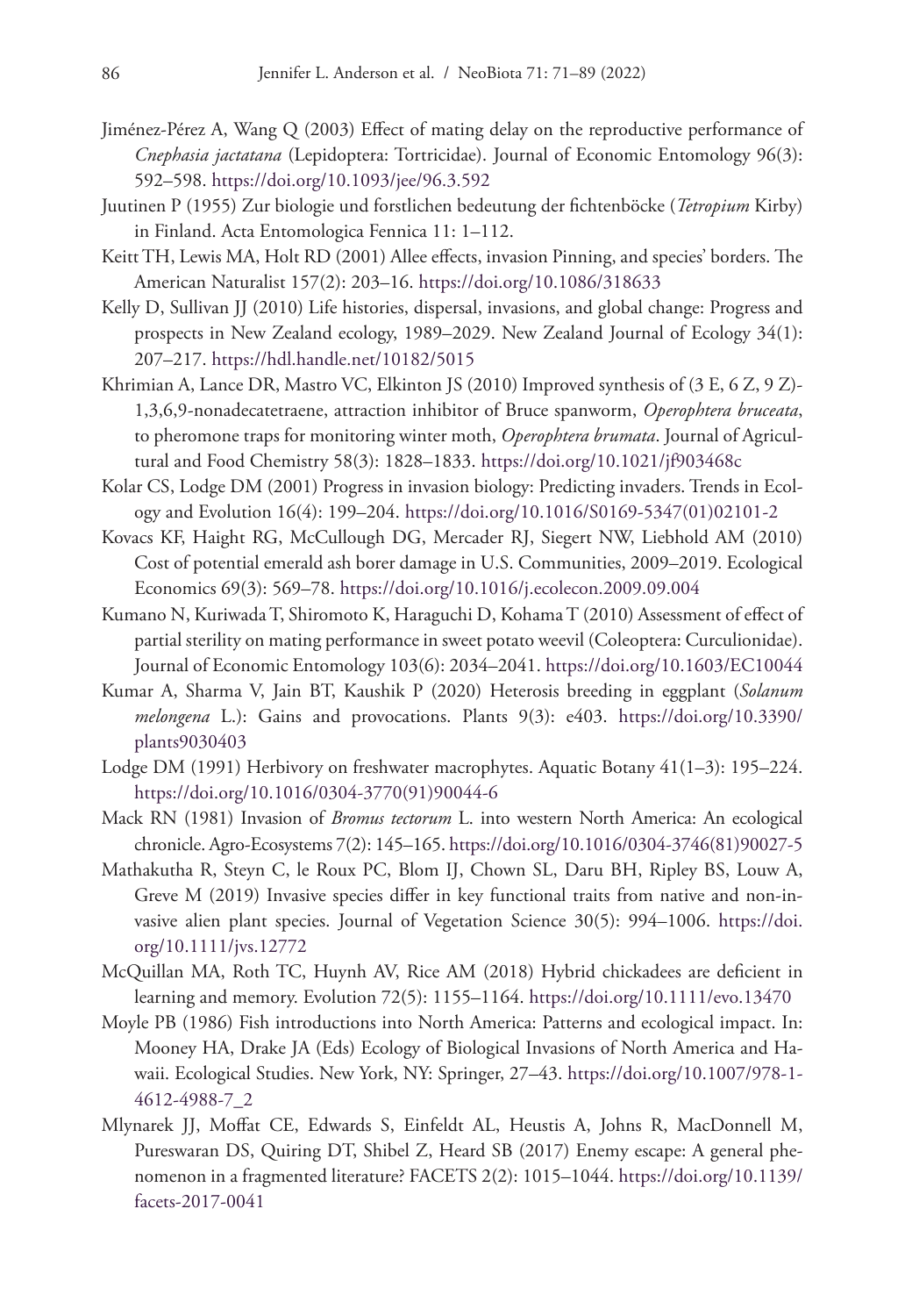- Newsome AE, Noble IR (1986) Ecological and physiological characters of invading species. In: Ecology of Invading Species, 1–20.
- Nilsson T, Fricke C, Arnqvist G (2002) Patterns of divergence in the effects of mating on female reproductive performance in flour beetles. Evolution 56(1): 111–20. [https://doi.](https://doi.org/10.1111/j.0014-3820.2002.tb00853.x) [org/10.1111/j.0014-3820.2002.tb00853.x](https://doi.org/10.1111/j.0014-3820.2002.tb00853.x)
- O'Connor RJ, Usher MB, Gibbs A, Brown KC (1986) Biological characteristics of invaders among bird species in Britain. Philosophical Transactions of the Royal Society of London B Biological Sciences 314(1167): 583–98.<https://doi.org/10.1098/rstb.1986.0074>
- Pâques LE (2019) Hybrid breakdown and inbreeding depression for seed yield and early growth in 2nd-generation interspecific hybrids of larch (*Larix* × *eurolepis* × *L*.x *eurolepis*). Annals of Forest Science 76(3): e69. <https://doi.org/10.1007/s13595-019-0853-8>
- Park DS, Potter D (2013) A test of Darwin's naturalization hypothesis in the thistle tribe shows that close relatives make bad neighbors. Proceedings of the National Academy of Sciences 110(44): 17915–20. <https://doi.org/10.1073/pnas.1309948110>
- Patterson JW, Duncan AM, McIntyre KC, Lloyd VK (2017) Evidence for genetic hybridization between *Ixodes scapularis* and *Ixodes cookei*. Canadian Journal of Zoology April. [https://doi.](https://doi.org/10.1139/cjz-2016-0134) [org/10.1139/cjz-2016-0134](https://doi.org/10.1139/cjz-2016-0134)
- Peterson RA, Cavanaugh JE (2019) Ordered quantile normalization: A semiparametric transformation built for the cross-validation era. Journal of Applied Statistics 47(13–15): 2312– 2327.<https://doi.org/10.1080/02664763.2019.1630372>
- Pezzullo J (2009) Exact binomial and Poisson confidence intervals. [https://statpages.info/con](https://statpages.info/confint.html)[fint.html](https://statpages.info/confint.html)
- Pimentel D, Lach L, Zuniga R, Morrison D (2000) Environmental and economic costs of nonindigenous species in the United States. BioScience 50(1): e53. [https://doi.](https://doi.org/10.1641/0006-3568(2000)050%5B0053:EAECON%5D2.3.CO;2) [org/10.1641/0006-3568\(2000\)050\[0053:EAECON\]2.3.CO;2](https://doi.org/10.1641/0006-3568(2000)050%5B0053:EAECON%5D2.3.CO;2)
- Pimentel D, Zuniga R, Morrison D (2005) Update on the environmental and economic costs associated with alien-invasive species in the United States. Ecological Economics 52(3): 273–288.<https://doi.org/10.1016/j.ecolecon.2004.10.002>
- Pyšek P, Richardson DM (2010) Invasive species, environmental change and management, and health. Annual Review of Environment and Resources 35(1): 25–55. [https://doi.](https://doi.org/10.1146/annurev-environ-033009-095548) [org/10.1146/annurev-environ-033009-095548](https://doi.org/10.1146/annurev-environ-033009-095548)
- R Core Team (2021) R: A language and environment for statistical computing. R Foundation for Statistical Computing, Vienna.<https://www.R-project.org/>
- Reinhardt K, Naylor RA, Siva-Jothy MT (2009) Situation exploitation: Higher male mating success when female resistance is reduced by feeding. Evolution 63(1): 29–39. [https://doi.](https://doi.org/10.1111/j.1558-5646.2008.00502.x) [org/10.1111/j.1558-5646.2008.00502.x](https://doi.org/10.1111/j.1558-5646.2008.00502.x)
- Rhainds M, Heard SB, Sweeney JD, Silk P, Flaherty L (2010) Phenology and spatial distribution of native and exotic *Tetropium* longhorned beetles (Coleoptera: Cerambycidae). Environmental Entomology 39(6): 1794–1800. <https://doi.org/10.1603/EN10164>
- Rhainds M, Mackinnon WE, Porter KB, Sweeney JD, Silk PJ (2011) Evidence for limited spatial spread in an exotic longhorn beetle, *Tetropium fuscum* (Coleoptera: Cerambycidae). Journal of Economic Entomology 104(6): 1928–33. [https://doi.org/10.1603/](https://doi.org/10.1603/EC11078) [EC11078](https://doi.org/10.1603/EC11078)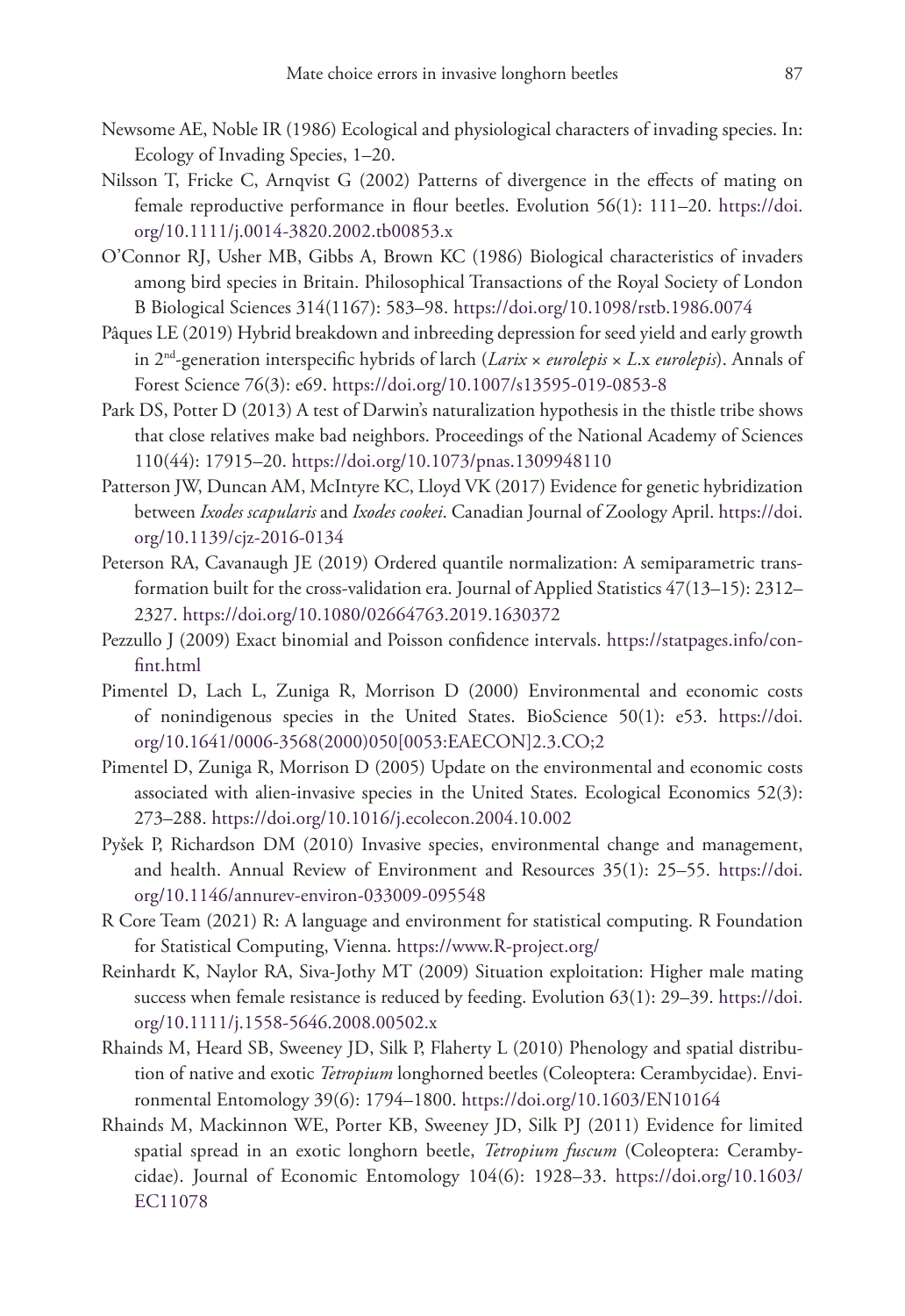- Rhainds M, Heard SB, Hughes C, MacKinnon W, Porter K, Sweeney J, Silk P, Demerchant I, McLean S, Broderson G (2015) Evidence for mate-encounter Allee effect in an invasive longhorn beetle (Coleoptera: Cerambycidae). Ecological Entomology 40(6): 829–832. <https://doi.org/10.1111/een.12255>
- Rhymer JM, Simberloff D (1996) Extinction by hybridization and introgression. Annual Review of Ecology and Systematics 27(1): 83–109.<https://doi.org/10.1146/annurev.ecolsys.27.1.83>
- Rhymer JM, Williams MJ, Braun MJ (1994) Mitochondrial analysis of gene flow between New Zealand mallards (*Anas platyrhynchos*) and grey ducks (*A. superciliosa*). The American Ornithologist's Union 111(4): 970–978.<https://doi.org/10.2307/4088829>
- Ricciardi A, Mottiar M (2006) Does Darwin's naturalization hypothesis explain fish invasions? Biological Invasions 8(6): 1403–1407.<https://doi.org/10.1007/s10530-006-0005-6>
- Roe AD, MacQuarrie CJK, Gros‐Louis M-C, Simpson DJ, Lamarche J, Beardmore T, Thompson SL, Tanguay P, Isabel N (2014) Fitness dynamics within a poplar hybrid zone: I. Prezygotic and postzygotic barriers impacting a native poplar hybrid stand. Ecology and Evolution 4(9): 1629–47.<https://doi.org/10.1002/ece3.1029>
- Rutledge CE, Keena MA (2012) Mating frequency and fecundity in the emerald ash borer *Agrilus planipennis* (Coleoptera: Buprestidae). Annals of the Entomological Society of America 105(1): 66–72. <https://doi.org/10.1603/AN11037>
- Sagarin RD, Gaines SD (2002) The 'abundant centre' distribution: To what extent is it a biogeographical rule? Ecology Letters 5(1): 137–47. [https://doi.org/10.1046/j.1461-](https://doi.org/10.1046/j.1461-0248.2002.00297.x) [0248.2002.00297.x](https://doi.org/10.1046/j.1461-0248.2002.00297.x)
- Sagarin RD, Gaines SD, Gaylord B (2006) Moving beyond assumptions to understand abundance distributions across the ranges of species. Trends in Ecology and Evolution 21(9): 524–530.<https://doi.org/10.1016/j.tree.2006.06.008>
- Sax D, Stachowicz J, Brown J, Bruno J, Dawson M, Gaines S, Grosberg R, Hastings A, Holt R, Mayfield M (2007) Ecological and evolutionary insights from species invasions. Trends in Ecology and Evolution 22(9): 465–471. <https://doi.org/10.1016/j.tree.2007.06.009>
- Seebens H, Schwartz N, Schupp PJ, Blasius B (2016) Predicting the spread of marine species introduced by global shipping. Proceedings of the National Academy of Sciences 113(20): 5646–5651.<https://doi.org/10.1073/pnas.1524427113>
- Shao L, Xing F, Xu C, Zhang Q, Che J, Wang X, Song J, Li X, Xiao J, Chen L, Ouyang Y, Zhang Q (2019) Patterns of genome-wide allele-specific expression in hybrid rice and the implications on the genetic basis of heterosis. Proceedings of the National Academy of Sciences 116(12): 5653–5658. <https://doi.org/10.1073/pnas.1820513116>
- Silk PJ, Sweeney J, Wu J, Price J, Gutowski JM, Kettela EG (2007) Evidence for a maleproduced pheromone in *Tetropium fuscum* (F.) and *Tetropium cinnamopterum* (Kirby) (Coleoptera: Cerambycidae). Naturwissenschaften 94(8): e697. [https://doi.org/10.1007/](https://doi.org/10.1007/s00114-007-0244-0) [s00114-007-0244-0](https://doi.org/10.1007/s00114-007-0244-0)
- Silk PJ, Sweeney J, Wu J, Sopow S, Mayo PD, Magee D (2011) Contact sex pheromones identified for two species of longhorned beetles (Coleoptera: Cerambycidae) *Tetropium fuscum* and *T. cinnamopterum* in the subfamily Spondylidinae. Environmental Entomology 40(3): 714–726.<https://doi.org/10.1603/EN10213>